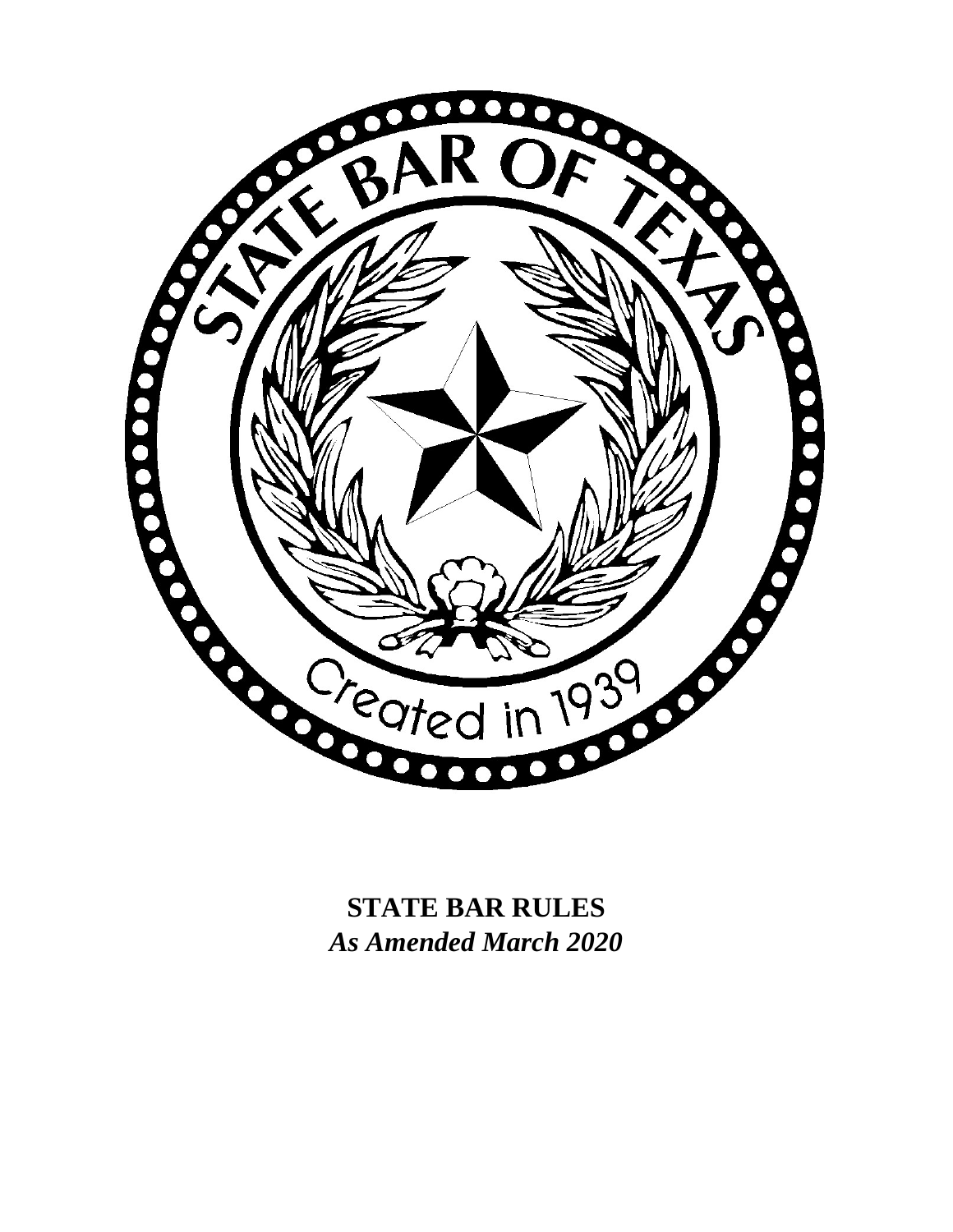### **STATE BAR RULES**

*As Amended March 2020*

#### **PREAMBLE**

These Rules are adopted in aid of the Court's inherent power to regulate the practice of law and nothing shall be construed as a modification or limitation thereof.

## **ARTICLE I DEFINITIONS**

The following words shall have the meaning set out below, unless a different meaning is apparent from the context:

**1. "State Bar"** means the State Bar of Texas.

**2. "Clerk"** means the clerk of the Supreme Court of Texas.

**3. "Board"** means the State Bar board of directors.

**4. "Act"** means the State Bar Act, Chapter 510, Acts of the 66th Legislature of Texas, Regular Session, 1979, being also Senate Bill No. 287 as passed by the 66th Legislature of Texas, Regular Session, 1979, and signed by the Governor on June 11, 1979, currently codified at Title 2, Subtitle G. Chapter 81 of the Texas Government Code and as it may be amended.

**5. "Metropolitan County"** includes any of the counties of Bexar, Dallas, Harris, Tarrant and Travis of the State of Texas, as well as any other county hereafter so designated by the board.

**6. "Member in good standing"** is a member of the State Bar who is not in default in payment of dues and who is not under suspension from practice.

**7. "Registered address"** means the mailing address designated by a member to appear to appear on the State Bar membership rolls and for receiving communications from the State Bar.

**8. "Preferred email address"** means the email address designated by a member for receiving electronic communications from the State Bar.

**9. "Electronic service address"** means the email address designated by a member for service of documents through the electronic filing manager established by the Office of Court Administration and for communications to a member from Texas courts. The State Bar will provide each member's electronic service address to the Office of Court Administration. A member's electronic service address may be different from the member's preferred email address.

**10. "Court"** is the Supreme Court of Texas.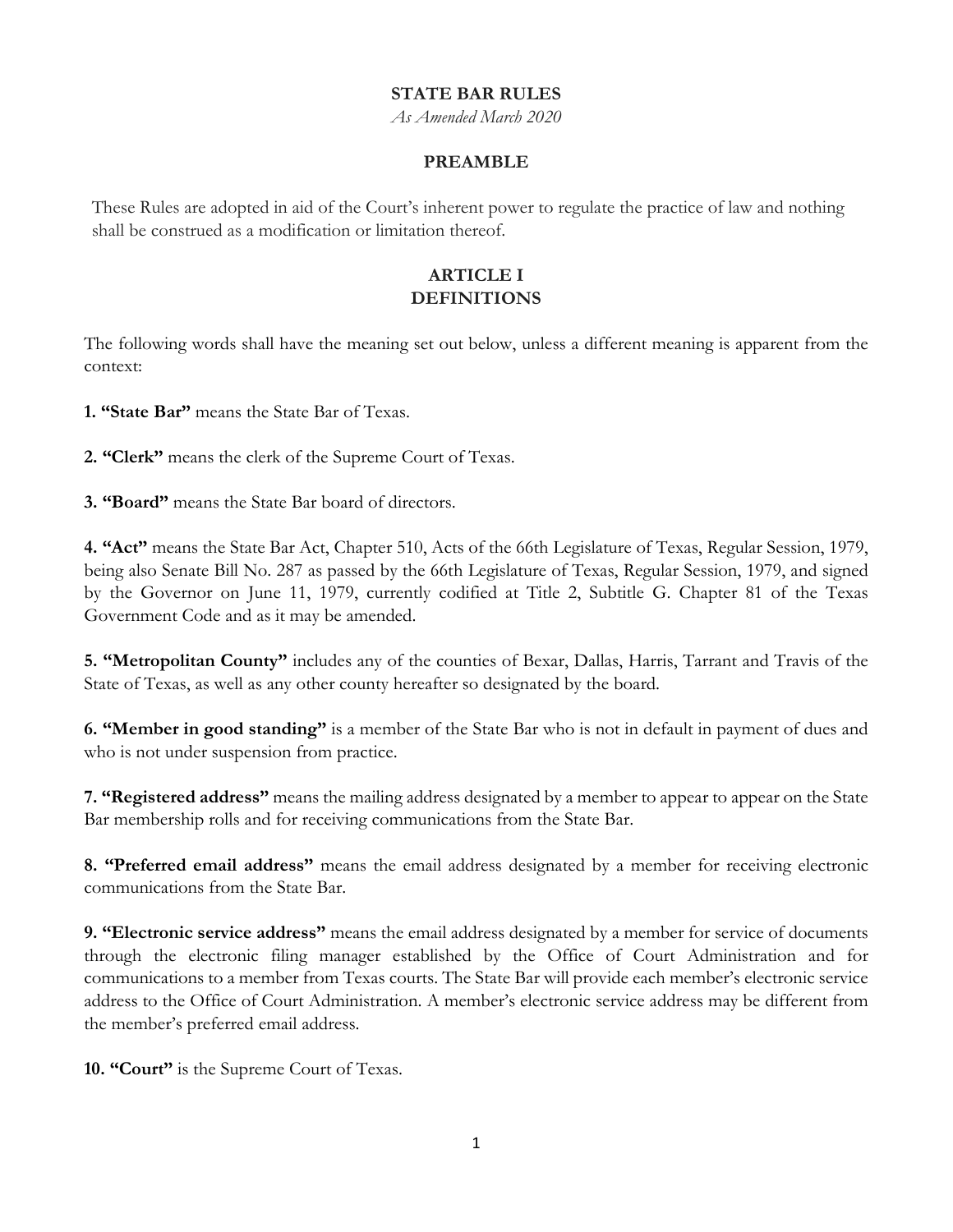**11. "Ex Officio"** means by virtue or because of an office. Unless otherwise provided, one serving as an ex officio member of a body is entitled to vote.

**12. "Rules"** means the State Bar Rules.

**13. "Member"** means a member of the State Bar of Texas.

## **ARTICLE II GENERAL PROVISIONS**

### **Section 1. Official Name**

The official name of the State Bar is "State Bar of Texas."

#### **Section 2. Purposes of the Organization**

The purposes of the State Bar are those as set out in the Act.

#### **Section 3. Purposes of These Rules**

These Rules are adopted for the operation, maintenance and conduct of the State Bar and for the disciplining of its members.

#### **Section 4. Seal**

The State Bar shall have a seal in the form of a five-pointed star, around the upper portion of which shall be written in capital letters, "STATE BAR OF TEXAS" and around the lower portion of which shall be written in capital letters, "CREATED IN 1939." The seal may be used only for official business of the State Bar, its sections and committees.

### **Section 5. Principal Office of the State Bar**

The principal office of the State Bar shall be maintained in Austin, Travis County, Texas.

#### **Section 6. Service of Process**

Service of citation or other process may be had upon the State Bar by serving either the executive director or the general counsel.

#### **Section 7. Fiscal Year**

The fiscal year of the State Bar shall be as determined by the board.

#### **Section 8. Organizational Year**

The organizational year of the State Bar shall be from time of adjournment of the annual meeting of the State Bar one year to the time of adjournment of the annual meeting of the State Bar of the next year.

#### **Section 9. Oath of Office**

Officers and directors of the State Bar, before entering upon the duties of office, shall take the official oath or affirmation set out in Art. 16, Sec. 1 of the Constitution of the State of Texas.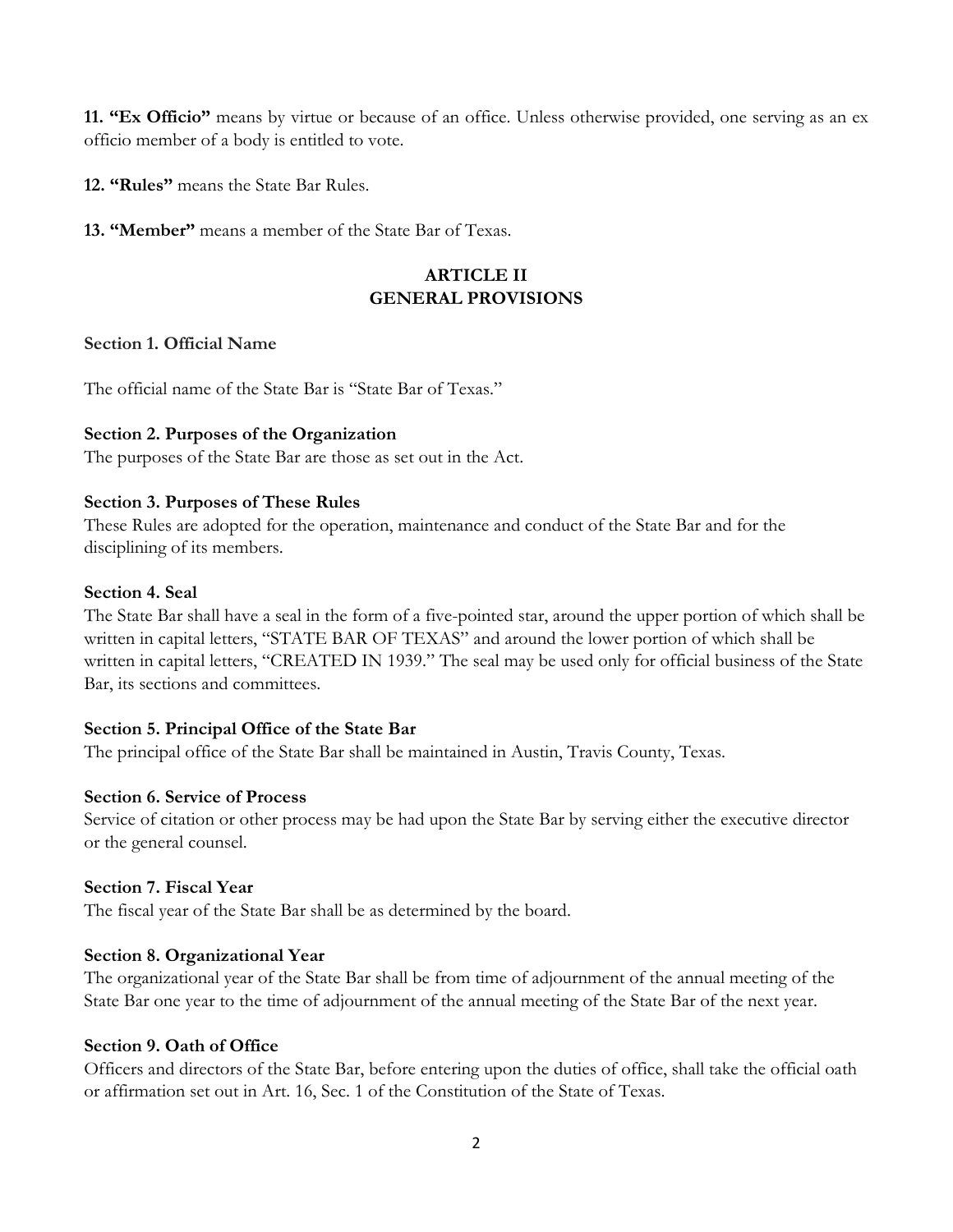### **Section 10. Elections and Balloting**

Except as may otherwise be provided, elections shall be conducted under the supervision of the executive director.

#### **Section 11. Officers and Directors Holding Over**

Each officer and director shall continue to serve and perform the duties of his office until his successor has qualified.

#### **Section 12. Publication of New Rules and Amendments to Rules**

These Rules and any amendments thereto shall be published in a manner directed by the board.

### **Section 13. Spokesman for the Bar**

The president of the State Bar or, in the absence of the president, the president-elect, shall be the public representative of the State Bar and shall enunciate the policies of the State Bar as promulgated by the board, except that the Board or the president may delegate such authority under such conditions as the board may prescribe. The board may authorize sections and committees, and those properly authorized by such sections and committees, to publicly represent the views of a section or committee.

#### **Section 14. Procedures for Meetings**

**A.** All proceedings at meetings of the State Bar, of the board, of the executive committee and all other committees and sections shall be governed by the most recent edition of Robert's Rules of Order Newly Revised.

**B.** Voting by proxy shall not be allowed.

**C.** The presence of a majority of those persons entitled to vote at all such meetings shall constitute a quorum, except that:

**1.** at any meeting of the State Bar, one hundred (100) members shall constitute a quorum for the transaction of business, and

**2.** at any meeting of a State Bar section or committee, a quorum may be less than a majority if the board has determined.

Action shall be taken only upon a majority vote of those entitled to vote, a quorum being present.

## **ARTICLE III MEMBERSHIP**

#### **Section 1. Members**

The members of the State Bar are those persons designated in the Act.

### **Section 2. Enrollment in the State Bar**

Within ten days of being admitted to practice law in Texas, a member must file with the clerk the enrollment form prescribed by the State Bar and pay all required fees.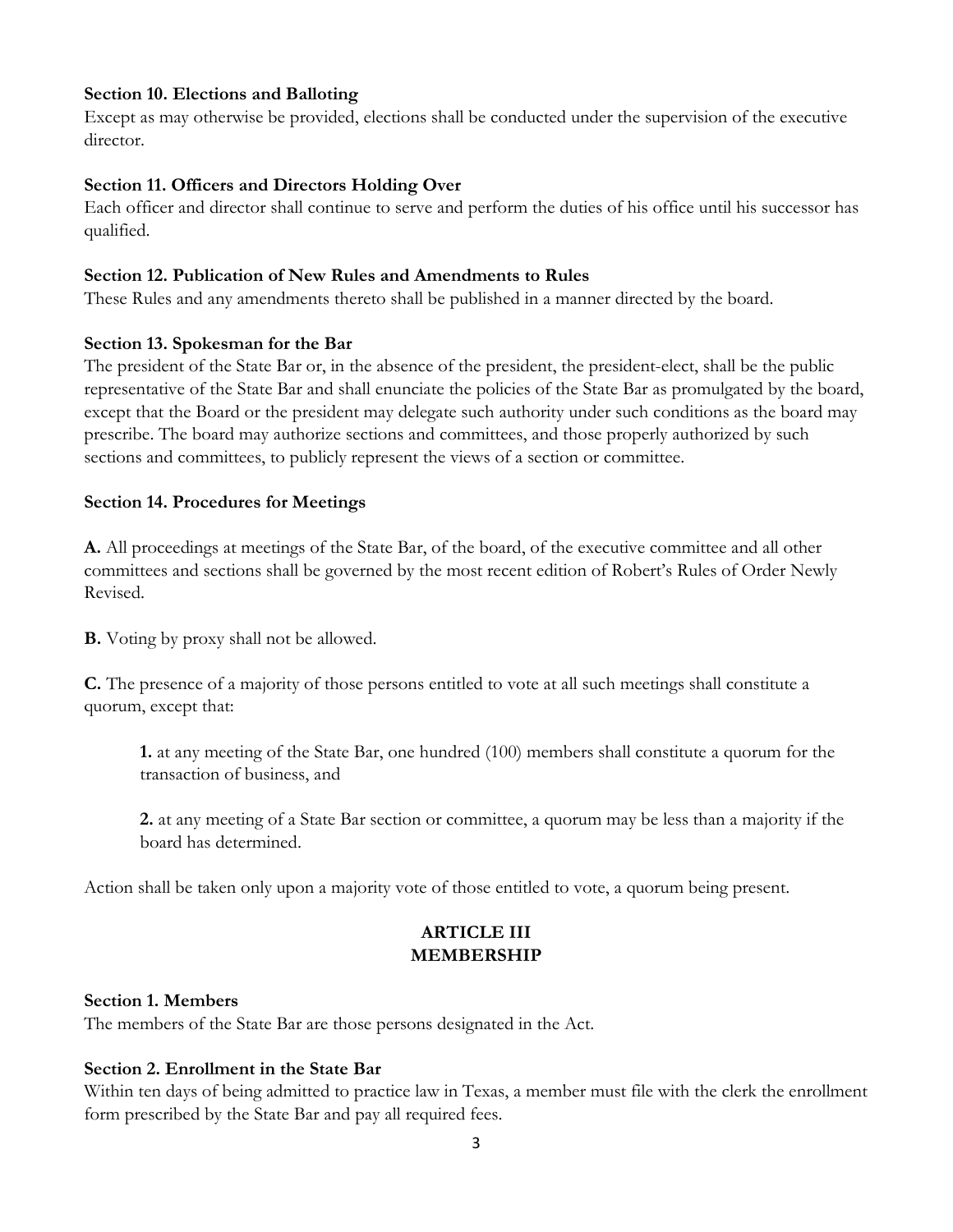## **Section 3. Member Contact Information; Duty to Keep Updated**

**A**. Each member must provide to the State Bar and keep updated any contact information requested by the State Bar, including the member's:

- registered mailing address;
- preferred email address;
- electronic service address; and
- telephone number.

**B.** If a member fails to designate an electronic service address, the member's preferred email address will be deemed to be the member's electronic service address.

**C**. A member must update the member's registered mailing address, preferred email address, and electronic service address on the State Bar website within 30 days of a change to any address.

**D**. Service of any notice to a member by the State Bar is deemed to be effective if the notice is sent to the member's registered mailing address or preferred email address.

### **Section 4. Membership Fees**

All membership fees are payable at the time of enrollment as a member of the State Bar and annually on the first day of the State Bar's fiscal year.

## **Section 5. Membership Rolls and Membership Cards**

Upon enrollment, the clerk will enter that person's name on the membership rolls and issue the member a bar card.

### **Section 6. Default in Payment of Fees or Assessments**

If a member is in default of payment of membership fees or any assessment levied by the Court on the  $30<sup>th</sup>$ day after the due date, the clerk will promptly notify the member of the default. If the fees and assessments are not paid within 60 days after the notice of default is mailed, the defaulting member will automatically be suspended from the practice of law. Practicing law while suspended is professional misconduct and grounds for discipline.

## **Section 7. Resignation from Membership Other Than in Face of Pending Disciplinary Action**

**A**. A member may resign from membership by delivering to the State Bar the following materials, addressed to the clerk:

- the resignation form provided by the State Bar;
- the member's bar card or, if the card has been lost, a written statement either sworn to before a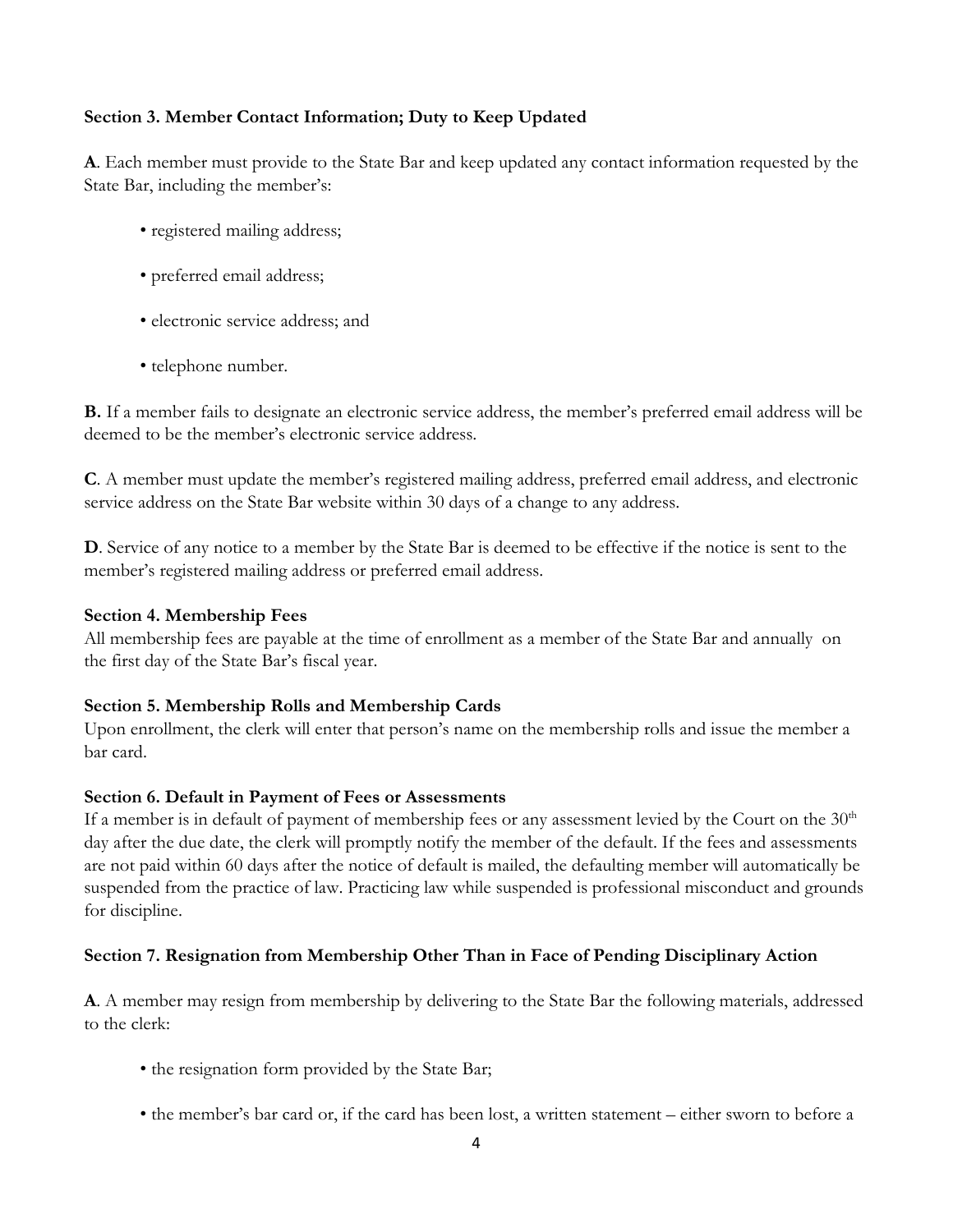notary or made under penalty of perjury – that the card has been lost and will be returned to the State Bar if found; and

• a certificate by the chief disciplinary counsel affirming that no disciplinary action is pending against the member and that the member is not being investigated for professional misconduct.

**B**. The membership records will be amended to reflect the member's resignation when the State Bar receives and verifies the materials required by (A).

### **Section 8. Waiver of Membership Fees**

**A**. Waiver for Military Service in a Combat Zone

**1.** The executive director will waive or refund the membership fees of a member of the United States Armed Forces for any year in which the member serves in a combat zone designated by an executive order of the President of the United States.

**2.** To request a waiver or refund under this subsection, a member must remit to the State Bar the form prescribed by the State Bar and all required documentation before the end of the dues year in which the member is deployed.

**B**. Waiver for Undue Hardship

**1**. The legal services fee mandated by Section 81.054(j), Government Code, may not be waived under this subsection.

**2.** The executive director may waive some or all of the remaining membership fees of any member who demonstrates undue hardship.

**3.** Undue hardship exists when a member is unable to pay membership fees due to illness, disability, or other extraordinary circumstances beyond the member's control.

**4.** To request a waiver under this subsection, a member must, by August 31 of each year in which a waiver is requested, remit to the State Bar:

• the form provided by the State Bar;

• a written statement by the member – either sworn to before a notary or made under penalty of perjury – averring that the circumstances on which the request is based are beyond the member's control and the direct cause of the member's inability to pay membership fees.; and

• any other documentation required by the State Bar.

**5.** Approval of a request for a waiver under this subsection is within the sole discretion of the executive director.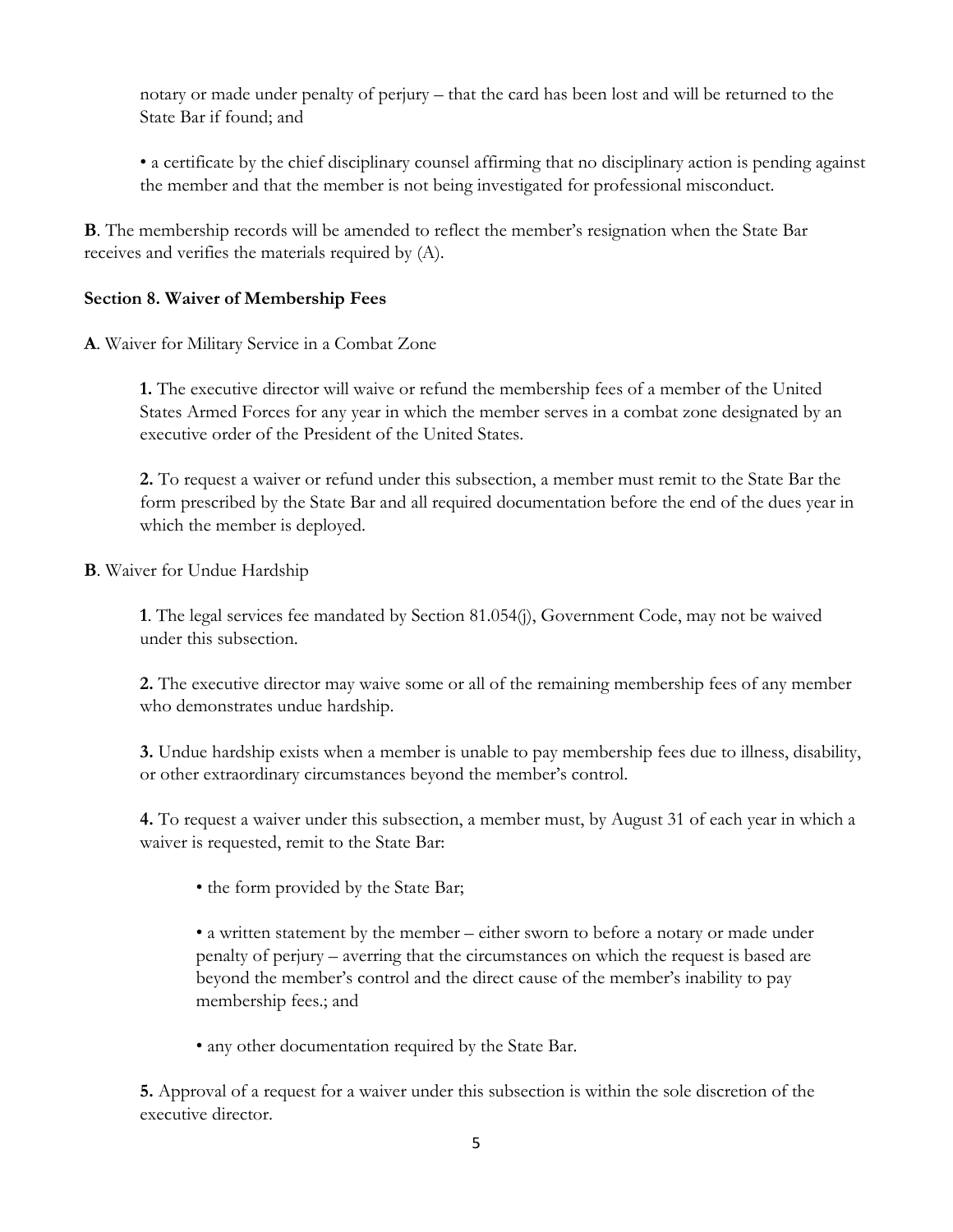**C.** Within 30 days after a waiver is granted under this section, the State Bar will report the waiver to the clerk.

# **Section 9. One-Time Expunction of an Administrative Suspension for Nonpayment of Membership Fees**

**A.** This section does not apply to a disciplinary suspension for professional misconduct.

**B.** A member who meets the following criteria may request a one-time expunction of an administrative suspension for nonpayment of membership fees:

**1.** the member has not previously obtained an expunction under this rule;

**2.** the suspension was for 90 days or less;

**3.** except for the suspension that is the subject of the expunction request, the member has not previously been suspended for nonpayment of membership fees;

**4.** the member is not currently the subject of a disciplinary proceeding or investigation; and

**5**. the member has no record of disciplinary suspension – whether active or probated – or of prior disbarment or resignation in lieu of discipline.

**C**. The member seeking the expunction must make a written request to the State Bar. After verifying that the member meets the criteria in (B), the State Bar will forward to the clerk the member's request and a recommendation that the member's record of suspension be expunged. The clerk will expunge the suspension from the member's record.

**D.** A suspension expunged under this rule is deemed never to have occurred. The record of an expunction is confidential and may not be disclosed by the clerk or the State Bar.

## **Section 10. Return to Former Status**

**A**. When a member who has been suspended for nonpayment of fees or assessments removes the default by payment of fees or assessments then owing plus an additional amount equivalent to one-half the delinquency, the suspension will automatically be lifted and the member restored to former status. Return to former status is retroactive to inception of suspension, but does not affect any proceeding for discipline of the member for professional misconduct.

**B**. A person who has voluntarily resigned from membership must apply to the Board of Law Examiners and comply with the rules of the Court pertaining to admission to the practice of law before resuming the practice of law.

**C**. An inactive member may return to active status upon written application to the clerk and payment of fees for the current year.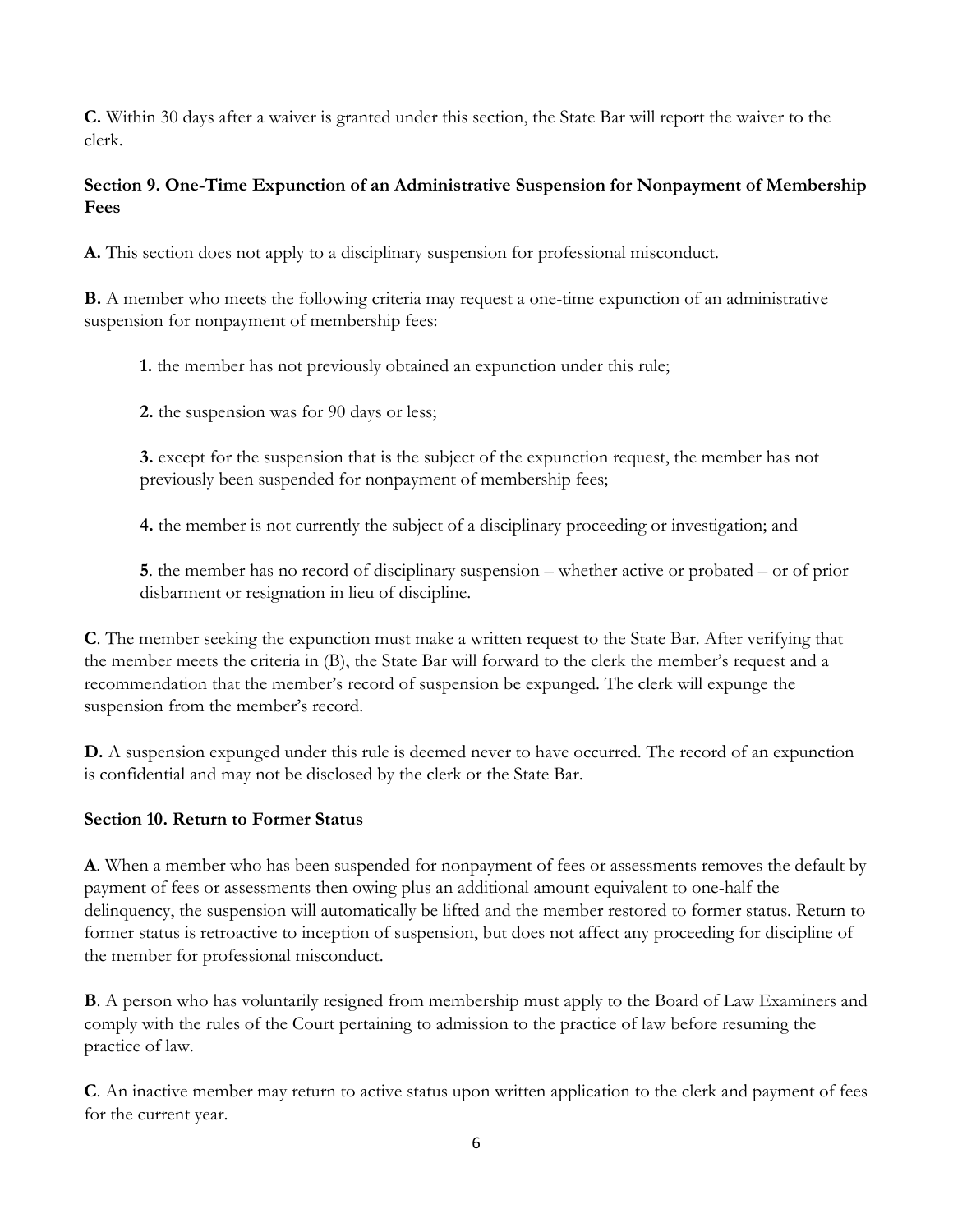# **ARTICLE IV ADMINISTRATION**

## **Section 1. Board of Directors; Duties**

**A**. The State Bar shall be governed by a board which shall enforce the Act and these Rules.

**B.** The term of office for each elected, public, and at-large director shall be three (3) years. The terms of elected and public directors shall be staggered with one-third (1/3) of such directors elected or appointed each year. The terms of at-large directors shall be staggered with as near to one-third  $(1/3)$  as possible appointed each year.

**C.** The regular term of office of an elected, public, or at-large director shall commence on adjournment of the annual meeting of the State Bar next following election or appointment and continue until the adjournment of the third annual meeting next following election or appointment.

**D**. The board shall take such action and adopt such regulations and policies, consistent with the Act or these Rules, as shall be necessary and proper for the administration and management of the affairs of the State Bar, for the protection of the property of the State Bar and for the preservation of good order.

## **Section 2. Meetings of the Board**

A. The board shall meet regularly at least four (4) times annually, and may meet specially, at such times and places as the board shall determine. All meetings, however, shall be held within the State of Texas.

B. Meetings of the board shall be in person unless:

1. an emergency or public necessity exists within the meaning of Texas Government Code Chapter 551; and

2. the convening at one location of a quorum of the governmental body is difficult or impossible.

## **Section 3. Composition of the Board**

The board shall be composed of the officers of the State Bar, the president, president-elect, and immediate past president of the Texas Young Lawyers Association, not more than thirty (30) members of the State Bar elected by the membership from their district as may be determined by the board, six (6) persons who are not licensed attorneys, known as public directors, who do not have, other than as consumers, a financial interest in the practice of law, and four (4) at-large directors appointed by the president and confirmed by the Board The Board may, in its discretion, also include other members who shall be ex officio or nonvoting board members.

## **Section 4. Chairperson of the Board**

The board shall elect annually from its membership, under such procedures as it shall prescribe, a chairperson to serve for the next succeeding organizational year. Such person shall be elected from the class of directors then serving the second year of their terms.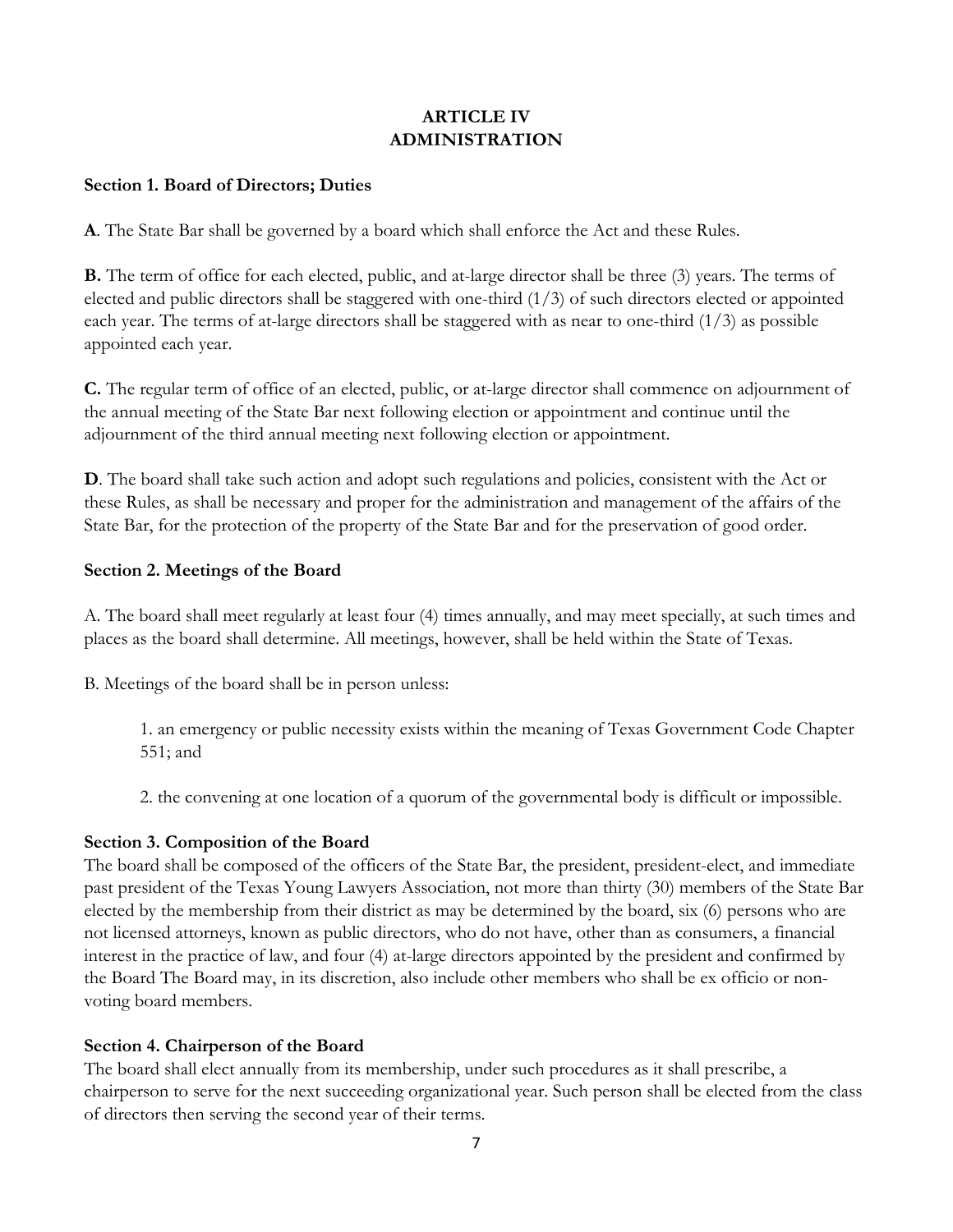#### **Section 5. Qualifications of Officers and Directors**

**A.** Qualifications for Serving as Director. The board is the judge of a candidate's qualifications.

**1.** *All directors.* A director must not be an officer, employee, or paid consultant of a Texas trade association or the spouse of one. Texas trade association is defined in Section 81.028, Government Code.

**2.** *Attorney directors.* A director who is an attorney also:

a. must be an active member in good standing;

b. must never have been disbarred or resigned in lieu of discipline; and

c. if ever suspended for professional misconduct, must have been reinstated at least ten years before the term as director begins.

**3.** *Elected directors.* An elected director also:

a. must have their principal place of practice in the district from which the director is elected;

b. must not have their principal place of practice in the same county as the last director from the district – but this requirement does not apply to a director from a Metropolitan County or El Paso County, and the board may disregard the requirement if necessary to rebalance the board membership under section 8;

- c. must not have served one and one-half years or more of the prior director's term; and
- d. must not be an elected official paid by the State of Texas.
- **4.** *Public directors.* A public director also:

a. must not have a financial interest in the practice of law, other than as a consumer; and

b. must be confirmed by the senate.

**5.** *At-large directors.* An at-large director also must not be an elected official paid by the State of Texas.

**6.** *Ex officio directors.* An ex officio director also must not be an elected official paid by the State of Texas.

**B.** Other requirements. A director must:

**1.** take the oath of office by the second regularly scheduled board meeting of the first year of the director's term; and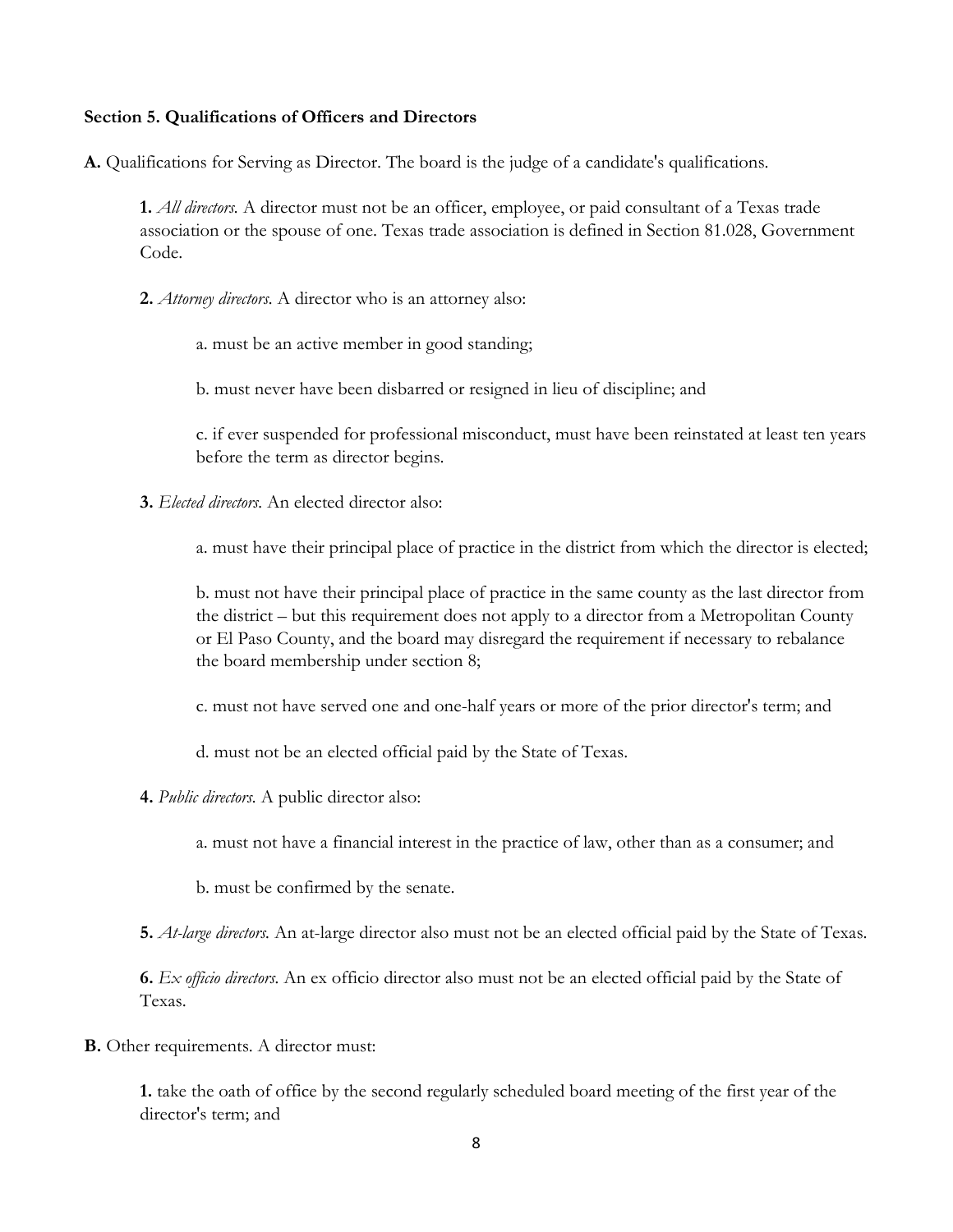**2.** attend at least half of the regularly scheduled board meetings each calendar year – but a majority of the board may excuse a director's absence.

**C.** The board must provide a training program for board members that meets the requirements of Section 81.201, Government Code. An elected or appointed director cannot participate at a board meeting or vote before completing the training program.

#### **Section 6. How Directors Shall Be Elected**

Elected directors shall be elected by a majority of the active and emeritus members of the State Bar voting who have their principal place of practice in the same Bar district as that of the candidate. If no candidate receives a majority, a run off shall be held at such time as the board shall prescribe between the two candidates receiving the greatest number of votes.

#### **Section 7. Nominees for Office of Elected Director**

**A**. An active member's name may be placed in nomination for the office of elected director by a written petition in form prescribed by the board and signed by the lesser of five percent (5%) of the active members whose principal place of practice is within the district to be represented by the nominee if elected, or one hundred (100) of such members, which petition must be received in the office of the executive director on or before March 1 of the year of the election. A petition signature is invalid if it is not dated or the signer signed the petition before September 1 of the year before the election. The executive director shall promptly review the petition to verify the eligibility of the nominee. If from the petition it appears the nominee is eligible, that person's name shall be listed upon the ballot. If from the petition the executive director finds the nominee to be ineligible, that fact shall immediately be communicated to the nominee. Any nominee desiring to appeal the findings of the executive director shall promptly notify the executive director, who shall promptly convene the executive committee to hear and determine the matter. The executive committee shall have final authority to determine questions of eligibility of the nominee and the validity of the nominating petition and shall do so within ten (10) days of the notice to the executive director.

**B**. The petitions may be in counterparts, and it shall be sufficient that the signatures on all the counterparts aggregate the required number of signatures.

**C**. If no valid petition nominating an eligible person shall have been received by the executive director by March 1 in respect to a district in the year in which such district is to elect a director, or if all persons who have been nominated in the foregoing manner shall have died or become disqualified from serving at any time prior to the printing of the ballot in such election, then the president of the State Bar with the advice of the person then serving as elected director from that district shall name a qualified person to stand for election as director from that district.

**D**. If an elected director fails to qualify, such position shall be deemed vacant.

### **Section 8. Director Vacancies and How Filled**

**A**. Death of a board member, judgment of incompetency, a board member's resignation or any failure to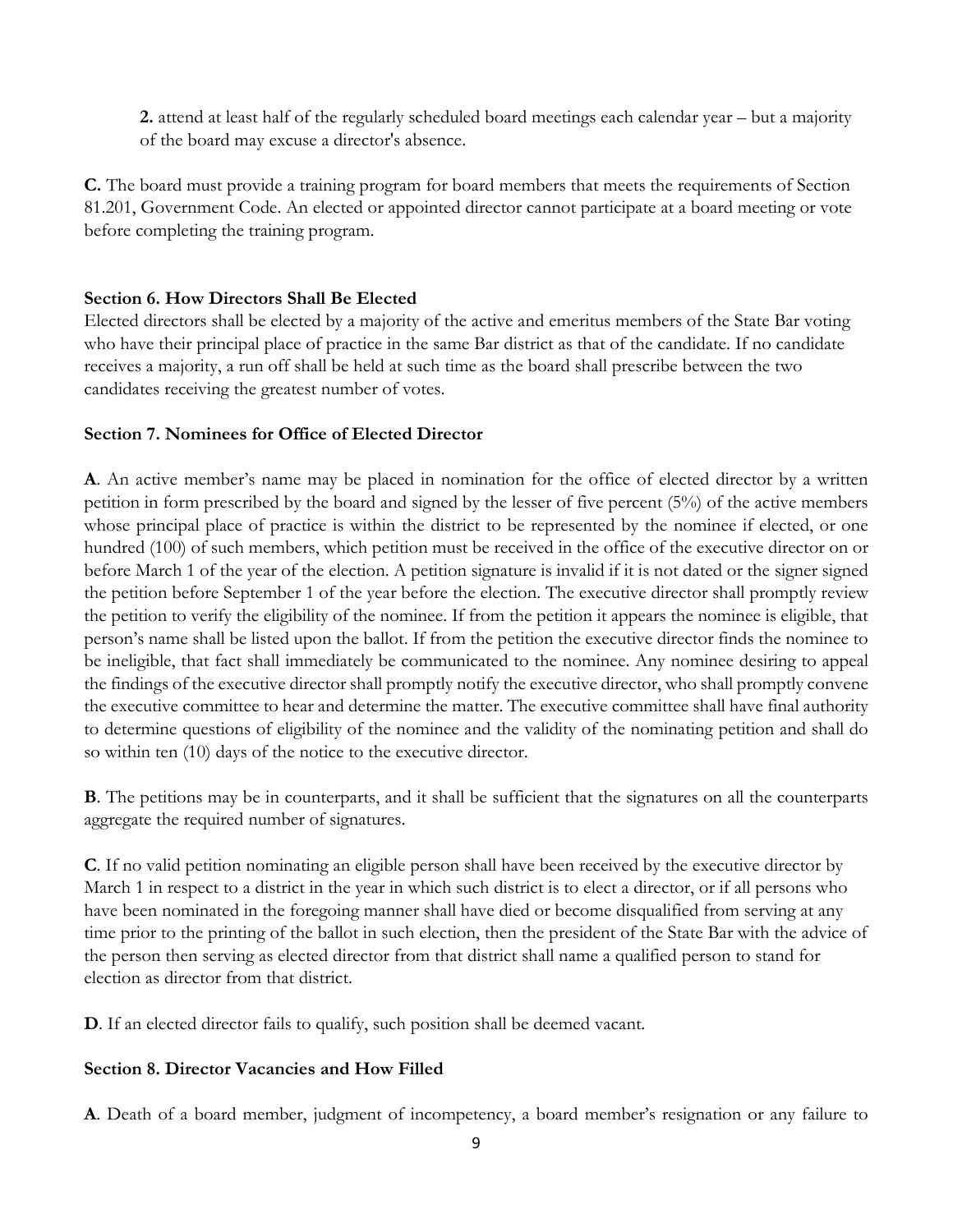qualify shall create a vacancy. In case of a vacancy as to an elected director, the president, shall appoint a member whose principal place of practice is within the district within which the vacancy has occurred. Vacancies in ex officio directorships shall be filled by the person who succeeds to the office in the State Bar or in the Texas Young Lawyers Association to which such directorship is incident, except that the directorship incident to the office of immediate past president of the State Bar or Texas Young Lawyers Association or immediate past chairperson of the board of the State Bar shall be filled by the most recent holder of such offices respectively who is willing to serve. Vacancies in public and at-large directorships shall be filled in the same manner and by the same authority designated by statute to fill such positions.

**B**. Persons filling such vacancies shall meet the same requirements and shall qualify in the same manner as those assuming the office of director for the full term.

**C**. The board may adopt appropriate procedures for the purpose of equalizing the size of the classes of the board of directors. Once such equalization is accomplished, then those appointed to fill a vacancy shall serve the balance of the term of the particular position vacated.

**D**. The board of directors may remove a director from the board at any regular meeting by resolution declaring the director's position vacant, pursuant to  $\frac{81.027}{a}$  of the State Bar Act or Article IV,  $\frac{5}{9}$  of these Rules.

## **Section 9. Executive Committee**

**A**. The executive committee of the board shall consist of the president, president-elect, the chair of the board, the immediate past president of the State Bar, president of the Texas Young Lawyers Association and such other persons as the president may appoint. The president shall be chair, and the board chair shall be the vicechair of the executive committee and shall preside in the chair's absence.

**B**. The general purpose of the executive committee shall be to perform between meetings of the board such functions, consistent with the Act or these Rules, as the board may assign to it from time to time.

**C**. The general counsel and the executive director of the State Bar shall be ex officio, non-voting members of the executive committee.

## **Section 10. Officers**

**A**. The officers of the State Bar shall be the president, the president-elect and the immediate past president.

- **B.** Qualifications of Officers. An officer:
	- **1.** must be an active member in good standing;

**2**. must never have been suspended for professional misconduct, been disbarred, or resigned in lieu of discipline;

- **3.** must not be an elected official paid by the State of Texas.
- **C.** Other Requirements. An officer must also take the oath of office by the second regularly scheduled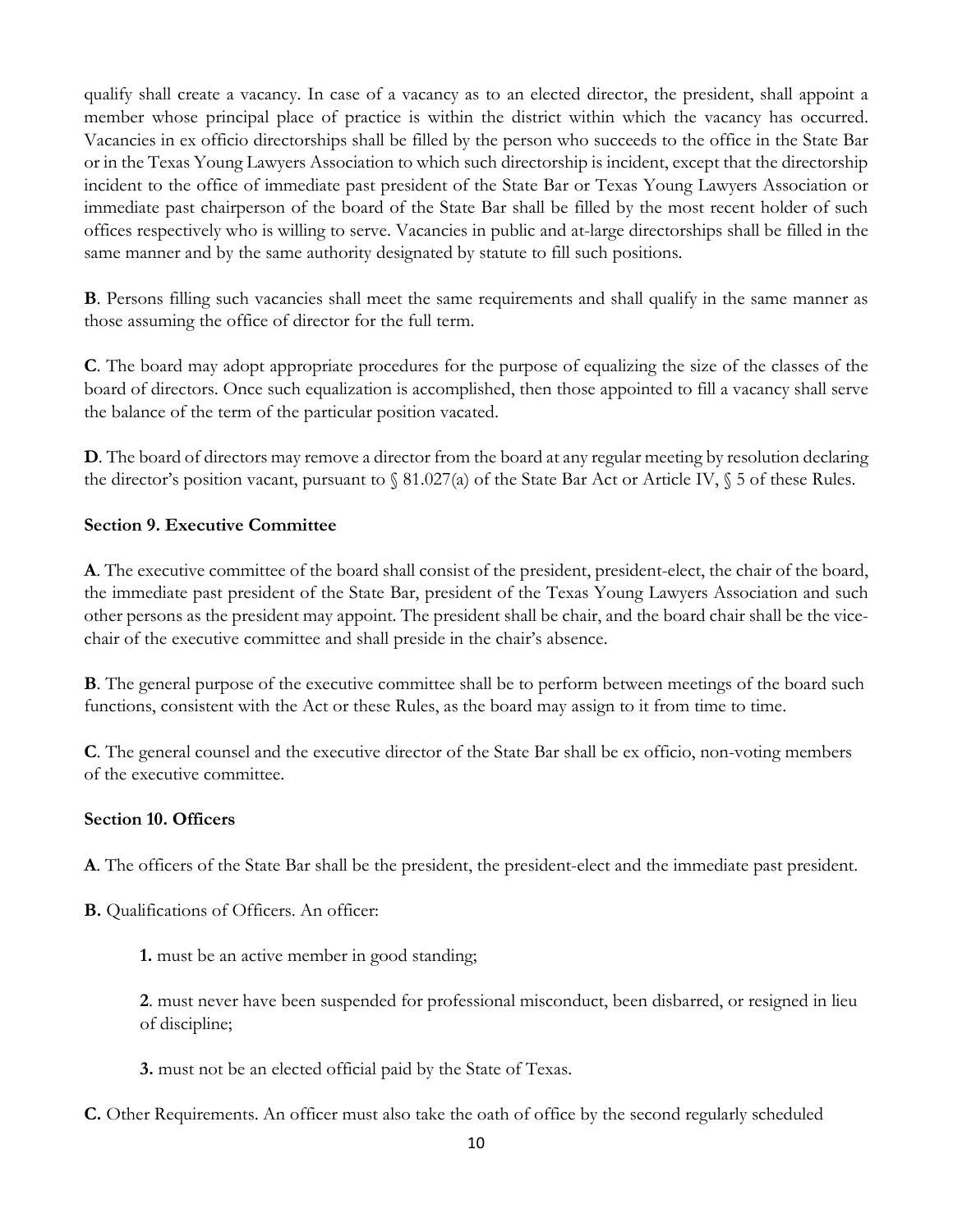board meeting of the officer's term.

**D**. The president shall preside at all meetings of the State Bar, be the official representative and spokesperson for the State Bar in all public matters and have general responsibility for carrying out the policy of the State Bar.

**E**. The president-elect shall preside at meetings of the State Bar in the absence of the president and otherwise assist the president, as the president shall request, in carrying out the responsibilities of the office of president.

# **Section 11. President-Elect, Nominations and Elections**

**A**. At its first regularly scheduled quarterly meeting each organizational year, the board of directors shall nominate two (2) or more members of the State Bar of Texas to stand for election to the office of presidentelect for the ensuing organizational year. Such nomination shall be by majority vote of the board.

**B**. Any other member of the State Bar of Texas shall also be privileged to stand for election to the office of president-elect when a written petition in form prescribed by the board of directors, signed by no fewer than five percent (5%) of the active members of the State Bar of Texas in good standing, is received in the office of the executive director on or before March 1 of the year of the election. A petition signature is invalid if it is not dated or the signer signed the petition before September 1 of the year before the election.

**C.** The petitions may be in counterparts, and it shall be sufficient that the signatures on all the counterparts aggregate the required number of signatures.

**D**. The names of all nominees for the office of president-elect shall be published in the *Texas Bar Journal* and otherwise publicized by such other practical means as the board shall determine.

**E**. A geographical rotation governs the office of president-elect. To be eligible for the office, candidates – whether nominated by the board or by petition as described in Section 11(B) – must have their principal place of practice in a county that meets the requirements of the election year in the following rotation:

**1**. in the first year of rotation, a Metropolitan County, which means either Bexar, Dallas, Harris, Tarrant, or Travis county;

**2**. in the second year, a county that is not a Metropolitan County;

**3**. in the third year, any county.

For purposes of this rule, the first year of rotation shall be the election for president-elect for the organizational year beginning in 2018.

**F**. The ballot shall be distributed to each member of the State Bar of Texas entitled to vote at the same time as ballots for the election of elected directors are distributed. A combined ballot for the office of presidentelect and for the office of director may be used in those bar districts in which an election for director is to be conducted.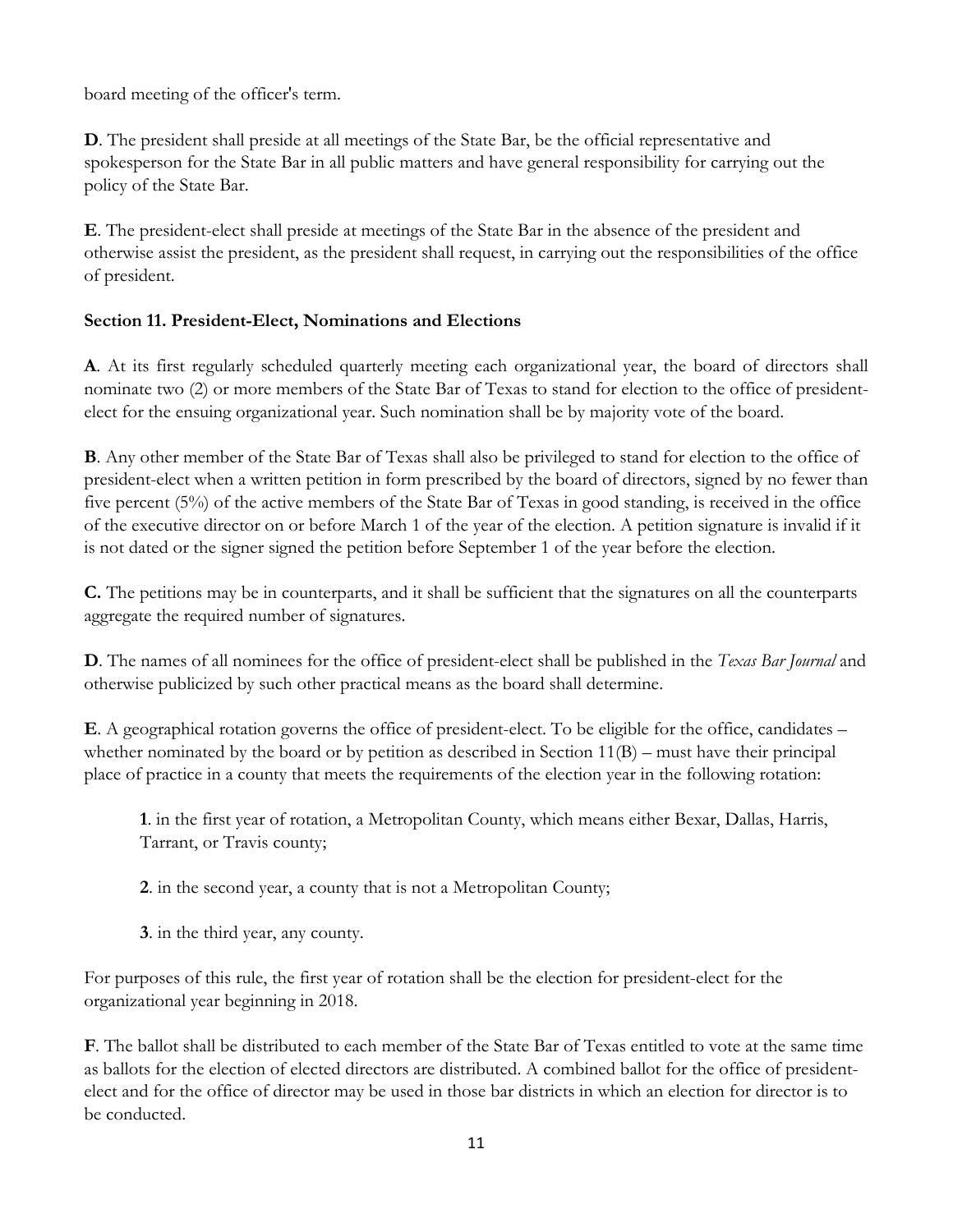**G**. If no candidate for president-elect receives a majority of the votes, a run-off election shall be held at such time as the board shall prescribe between the two candidates receiving the greatest number of votes. The person receiving a majority of the votes in either the general election or the run-off election shall be declared to be elected to the office of president-elect.

**H**. The office of president shall be filled by the succession of the president-elect to such office at the expiration of the term for which such person was elected to serve as president-elect.

## **Section 12. Term of Office of Officers**

The regular term of office for officers of the State Bar shall be from adjournment of the annual meeting for the year preceding the year of service and shall end with such adjournment the following year.

## **Section 13. Vacancy in an Office**

**A**. Death of an officer, judgment of incompetency, an officer's resignation or failure to qualify shall create a vacancy in the office.

**B**. If a vacancy occurs in the office of president, it shall be filled by the succession of the president-elect to the office of president, in which case a special election shall be called by the board to fill the office of presidentelect at such times and under such procedures as are prescribed by the board.

**C**. If the vacancy occurs in the office of president-elect, a special election shall be held for the office of president-elect. In such event the procedures for a regular election shall be followed subject to such necessary changes as shall be required in order to meet the exigencies of the situation.

**D**. Should the president-elect succeed to the office of president and have less than six months to serve in the unexpired term, the president-elect will serve the next full term that follows the unexpired term.

**E**. In the event a simultaneous vacancy exists in the office of the president and president-elect, a special election shall be held for each office and in the meanwhile the chairperson of the board shall serve as interim president.

## **Section 14. Other Executive Positions**

The executive director and general counsel shall be elected by the board and shall perform such duties as the Board may prescribe.

## **ARTICLE V FISCAL**

### **Section 1. Budget Committee**

There shall be a budget committee, comprised of the president of the State Bar, the president-elect, the chairperson of the board, and two (2) or more members of the board of directors appointed by the president. The president or his designee shall be chairperson of this committee.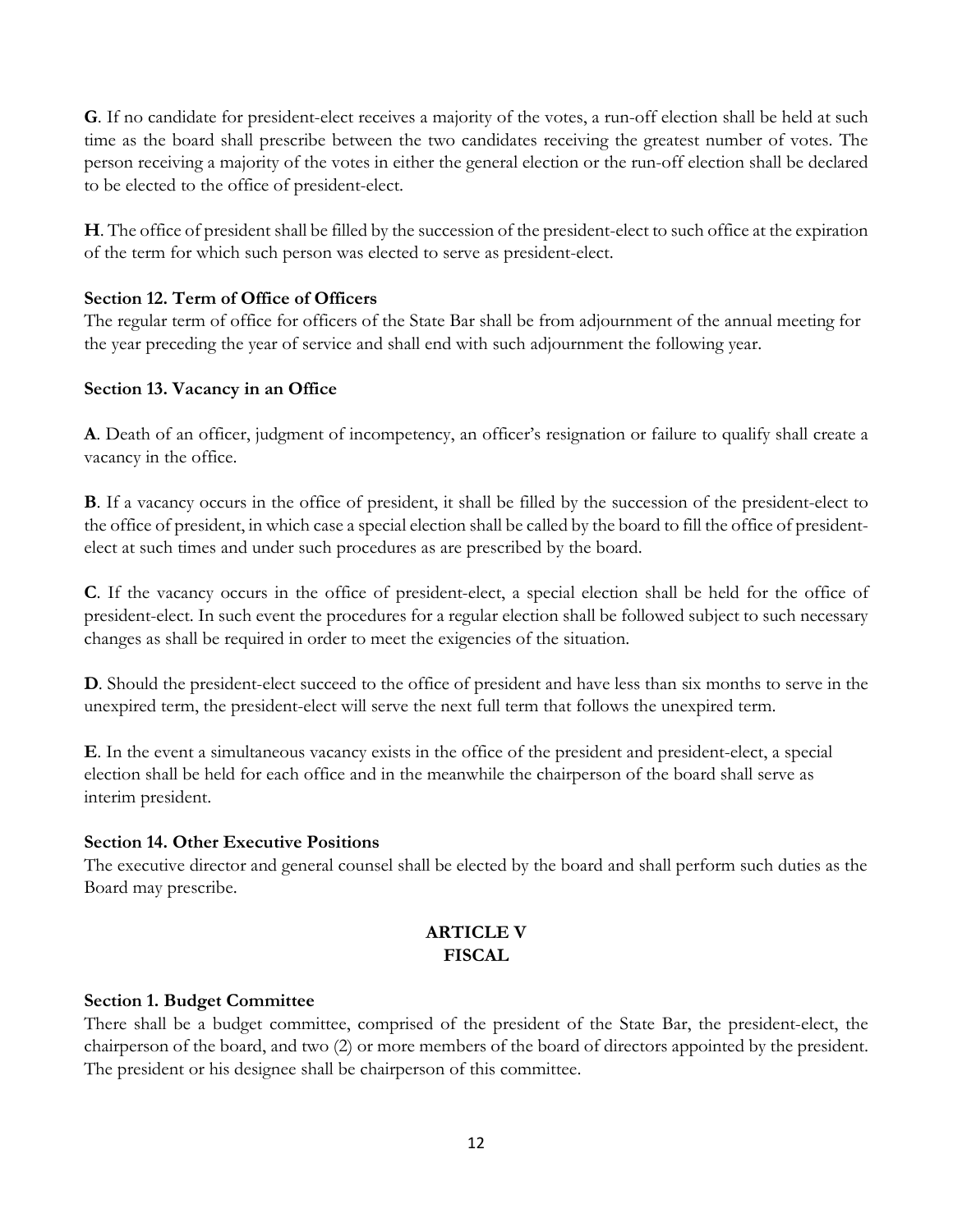### **Section 2. Public Hearing on Budget**

A public hearing shall be held each year to consider the State Bar's proposed budget in accordance with the Act.

## **Section 3. Annual Budget**

**A**. The budget committee shall consult with the executive director and the general counsel with respect to the annual budget for the State Bar for the fiscal year next after the committee's appointment. The proposed budget shall be prepared and submitted to the board at its first quarterly meeting each calendar year, and shall be acted on by the board at such meeting. After adoption by the board, the budget shall be submitted to the Court for approval.

**B**. The budget may be amended by majority vote of the board at any regular or special meeting in order to meet any unforeseen contingency, subject to the Court's approval.

### **Section 4. Expenses**

The board may provide for the payment of necessary expenses incurred by the officers, directors, committee members, and employees of the State Bar in the discharge of their duties.

## **ARTICLE VI ADOPTING AND AMENDING THE STATE BAR RULES**

New rules for the governance of the State Bar, and amendments to these Rules shall be adopted and promulgated by the Court as provided in the Act.

# **ARTICLE VII MEETINGS OF THE STATE BAR OF TEXAS**

### **Section 1. Annual Meeting**

The annual meeting of the State Bar shall be held during the month of June or July of each year at a time and place to be determined by the board.

### **Section 2. Special Meetings**

**A**. Special meetings of the State Bar shall be called by the president upon two thirds (2/3) vote of the directors, or upon written petition of at least five hundred (500) members of the State Bar.

**B**. The time and place of such meeting shall be in accordance with the call.

**C**. Prior to any special meeting, the executive director shall mail to each member in good standing a notice of the time and place of the meeting and purposes for which the meeting is to be held. The notices shall be mailed sufficiently in advance of such meeting date so as to afford reasonable notice of the meeting.

### **Section 3. Procedure as to Proposed Resolutions**

The board shall adopt a procedure by which resolutions may be proposed for adoption by the State Bar and for their review as to form in advance of presentation to the general assembly at the annual meeting. A brief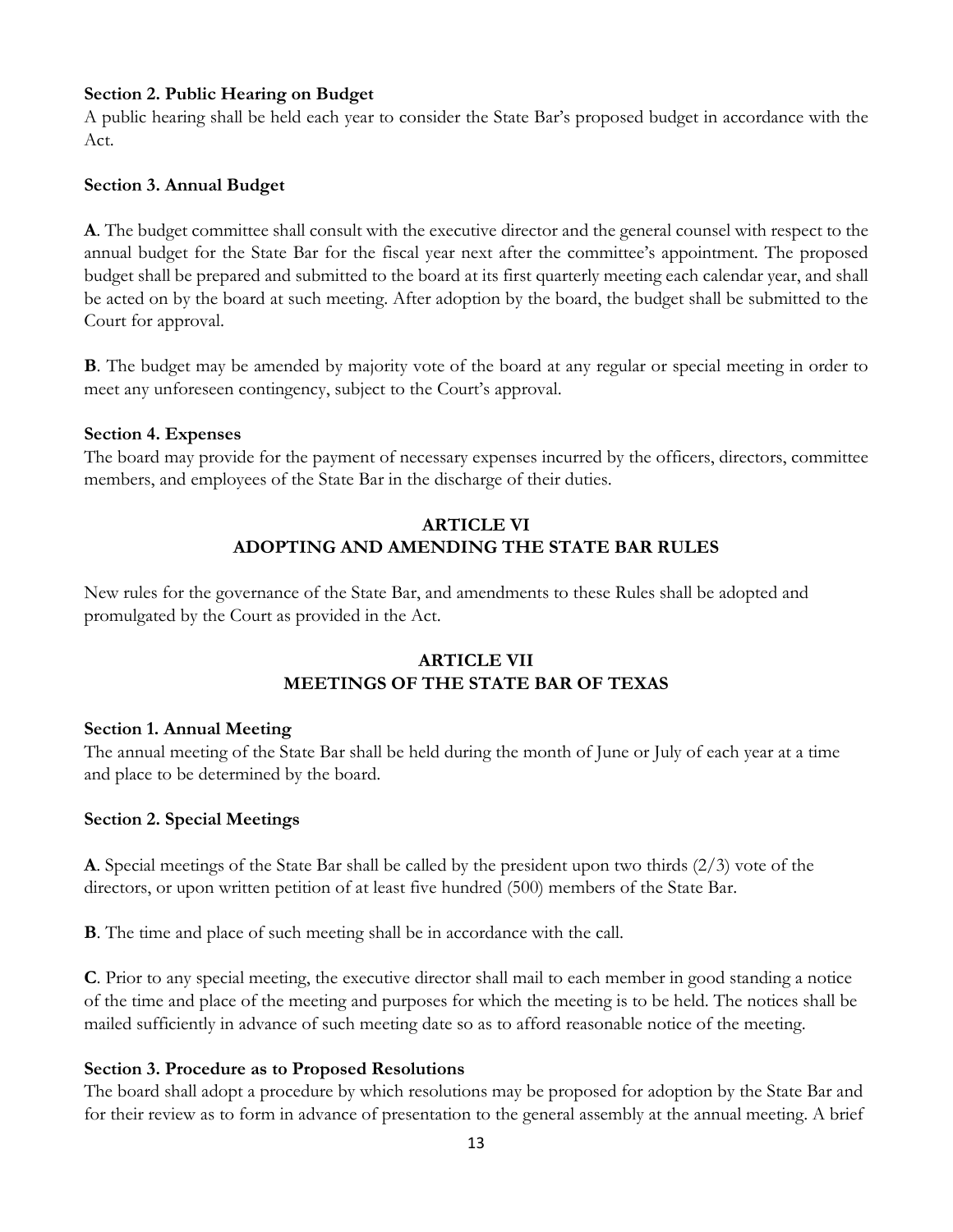resume of this procedure shall be published in the *Texas Bar Journal* prior to the annual meeting.

## **ARTICLE VIII COMMITTEES, SECTIONS AND DIVISIONS**

#### **Section 1. Creation, Membership, Officers; Vacancies**

**A**. The board may create or dissolve from time to time such State Bar and board committees, sections and divisions as it may deem advisable. Their organizational structure, purpose and bylaws shall be subject to approval of the board. Membership of committees shall be comprised of presidential appointees. Membership of sections shall be comprised of members of the State Bar who pay the section dues and are otherwise qualified under the bylaws of the section. Membership of divisions shall be determined by their respective bylaws.

**B**. As soon as practicable after assuming office, and not later than the April board meeting of the calendar year in which the president-elect will assume the presidency, the president-elect shall prepare and present to the Board for its advice and consent a proposed roster of State Bar committees, committee chairpersons and committee members for the president-elect's term as president. The board at the April meeting shall approve the list of State Bar committees and the president-elect shall promptly notify the proposed chairpersons and members of their selection and obtain their consent to serve. Any necessary changes or additions in committee organization and personnel shall be reported by the president-elect to the retiring board at its June meeting and shall be finally approved by the incoming board at its first meeting of the new organizational year. Subsequent creation of special committees by the president and the appointment of the personnel thereof, shall be subject to approval by the executive committee or by the board at the earliest opportunity.

**C**. Officers of sections and divisions for the ensuing year shall be elected according to the respective bylaws at their annual meeting coinciding with the annual meeting of the Bar.

**D**. Vacancies occurring in membership of State Bar committees shall be filled by the president for the unexpired term and vacancies occurring in section committees shall be filled by the chairperson of the section, except that if a vacancy occurs in the position of chairperson and there is no vice-chairperson to assume the position of chairperson, it shall be filled by a majority vote of the section council. Vacancies in division committees shall be filled in accordance with the bylaws of the division.

### **Section 2. Reports**

The sections and divisions and State Bar committees shall deliver to the president and executive director at least sixty (60) days before the annual meeting of the State Bar, annual reports and recommendations. Such reports and recommendations may be printed and sent to members of the State Bar before the annual meeting, but any section, division, or committee may present at the annual meeting any additional report or recommendation. The president, president-elect, immediate past president and the board may also present reports and recommendations in the same manner.

## **ARTICLE IX TEXAS BAR JOURNAL**

A publication, under the name *Texas Bar Journal,* and devoted to legal matters and the affairs of the State Bar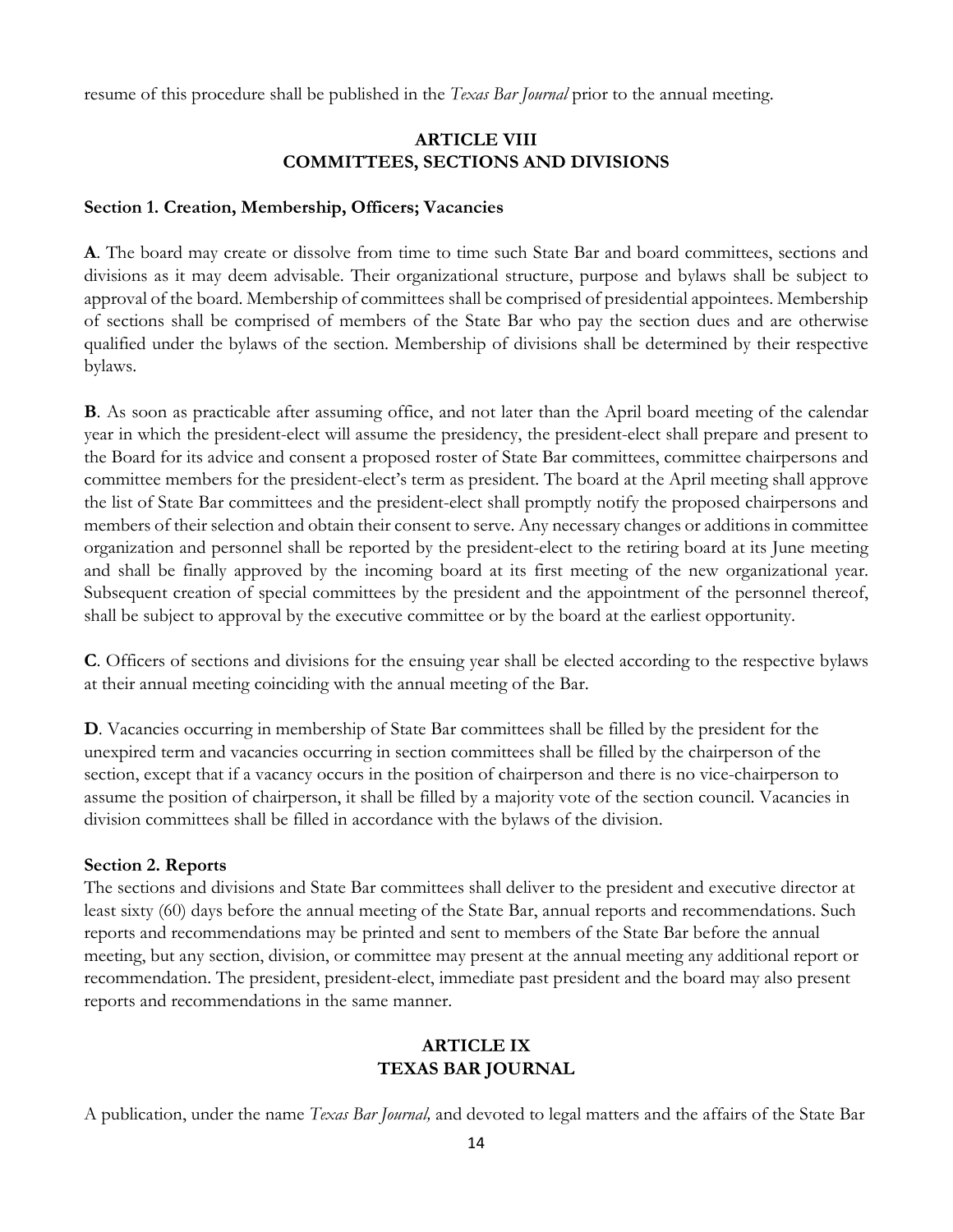and its members may be published and circulated under the direction of the board.

# **ARTICLE X DISCIPLINE AND SUSPENSION OF MEMBERS** Repealed eff. May 1, 1992

# **ARTICLE XI INTEREST EARNED ON CLIENT FUNDS HELD BY ATTORNEYS**

#### **Section 1. Short Title**

This Article may be referred to as the Texas Equal Access to Justice Program.

#### **Section 2. Findings; Purpose**

The Supreme Court of Texas finds that:

**A**. On certain client funds held by attorneys, interest income cannot reasonably be earned to benefit individual clients for whom the funds are held;

**B**. Income can be earned on those client funds pursuant to the program provided for in this Article and that income should be used to provide additional legal services to the indigent in civil matters;

**C**. This Court is the proper and appropriate body, through the adoption of rules as set forth in this Article, to create and administer, or cause to be created and administered, a program to carry out the purposes of this Article; and

**D**. This Article is adopted in furtherance of the inherent powers of this Court to regulate the practice of law in the State of Texas.

#### **Section 3. Rules**

This Court shall hereafter promulgate rules, consistent with the provisions of this Article, that are necessary and appropriate to carry out the purposes of this Article and conform the program created as provided by this Article to applicable statutes, regulations, and rulings. The rules, which may be amended or revoked by this Court from time to time as it deems necessary to carry out this Article, shall provide for:

**A**. The formation of a corporation, incorporated without members under the Texas Non-Profit Corporation Act (TEX.REV.CIV.STAT.ANN. art. 1396-1.01 *et seq.*), to be the recipient of and disbursing agent for interest earned on client funds as provided by this Article;

**B**. The operation of the nonprofit corporation and the program created as provided by this Article, including the provisions to be contained in the articles of incorporation and bylaws of the corporation;

**C**. The designation of persons to serve as directors of the corporation and their terms of office;

**D**. Definitions of the client funds subject to Section 5 of this Article;

**E**. Exemptions from Section 5 of this Article when deemed by the Court to be appropriate;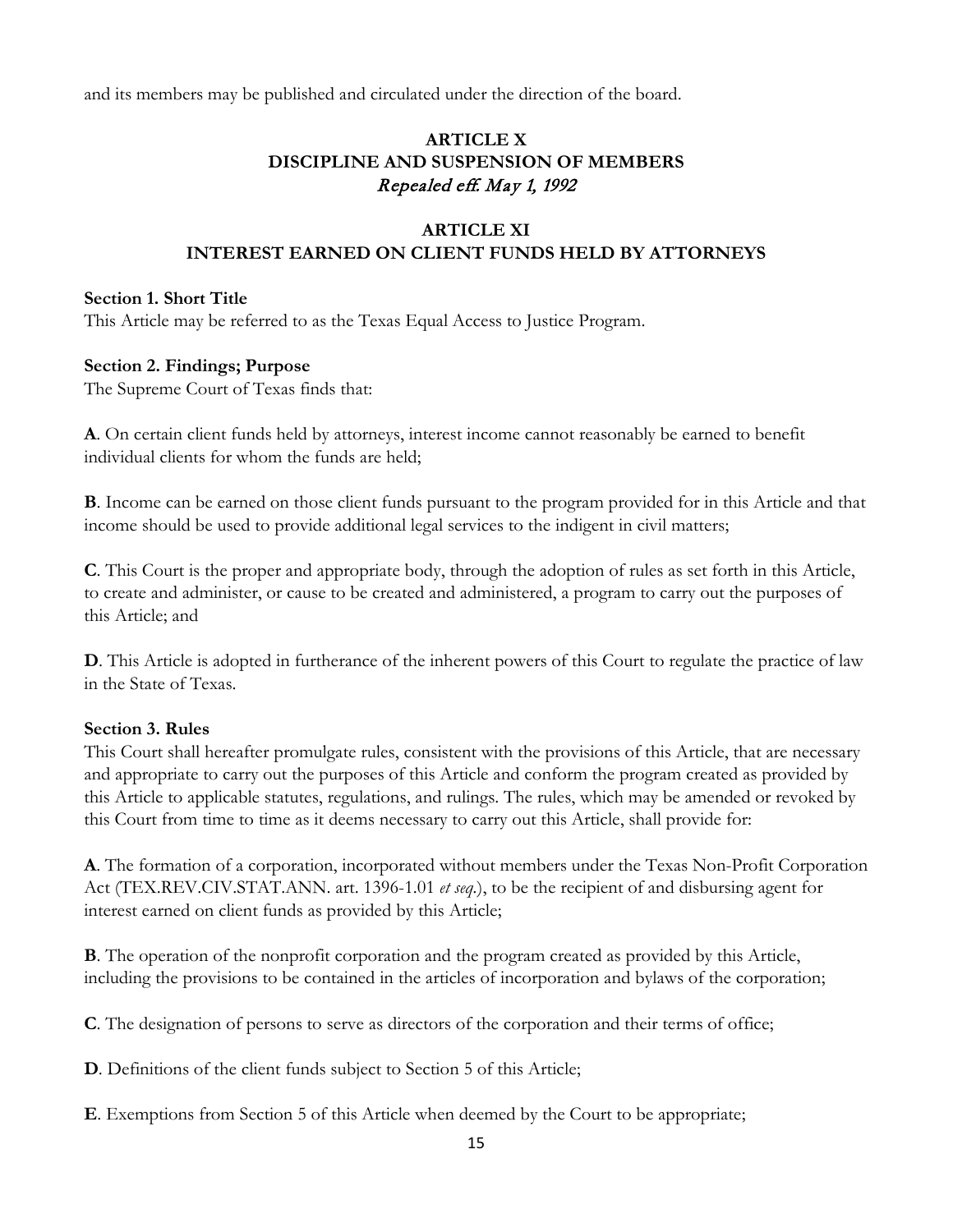**F**. Provisions specifying the types of financial institutions eligible for the deposit of the funds, the types of organizations and programs eligible to receive funds from the nonprofit corporation, and the persons and types of matters and cases eligible to receive legal services funded by grants from the nonprofit corporation; and

**G**. Provisions relating to recordkeeping, reporting, and audits of the nonprofit corporation and the organizations and programs receiving funds from the nonprofit corporation.

# **Section 4. Provisions Relating to the Nonprofit Corporation**

**A**. The nonprofit corporation provided for in this Article shall be organized in such a manner as to be exempt from federal income taxation under the Internal Revenue Code of 19541 or any subsequent United States internal revenue law.

**B**. The exclusive purpose of the nonprofit corporation provided for in this Article shall be to grant funds received by it, as provided in this Article, to organizations that will use the funds exclusively to provide legal services to the indigent in civil matters.

**C**. The nonprofit corporation provided for in this Article shall be governed by a board of directors consisting of a chairman and twelve members. The chairman and six directors shall be persons appointed by this Court and the other six directors shall be persons appointed by the president of the State Bar of Texas, with the approval of the board of directors of the State Bar of Texas. At least two of each group of appointees to the board of directors, other than the chairman, shall not be attorneys, and shall not have, other than as consumers, a financial interest in the practice of law.

**D**. Funds granted by the nonprofit corporation provided for in this Article to organizations to provide legal services to the indigent in civil matters may not be used for any case or matter that, if undertaken on behalf of an indigent person by an attorney in private practice, might reasonably be expected to result in payment of a fee for legal services from an award to a client, from public funds, or from the opposing party. This subsection does not apply if it is determined, pursuant to rules adopted by this Court, that adequate legal services would otherwise be unavailable to the indigent person in the case or matter.

**E**. Neither the nonprofit corporation provided for in this Article nor any organization or program to which it grants funds may take an action or require an attorney to take an action in violation of the Code of Professional Responsibility (Article X, Section 9, State Bar Rules) or in violation of any other code of professional responsibility adopted by this state for attorneys.

**F**. No funds shall be granted by the nonprofit corporation to directly or indirectly fund class action suits, lawsuits against governmental entities, or lobbying for or against any candidate or issue. Provided, however, that funds may be granted to finance suits against governmental entities on behalf of individuals in order to secure entitlement to benefits such as, but not limited to, Social Security, Aid to Families with Dependent Children, and the like.

**G**. The nonprofit corporation provided for in this Article shall require, as a condition to the granting of funds to any organization or program, that adequate provision be made, in accordance with rules adopted by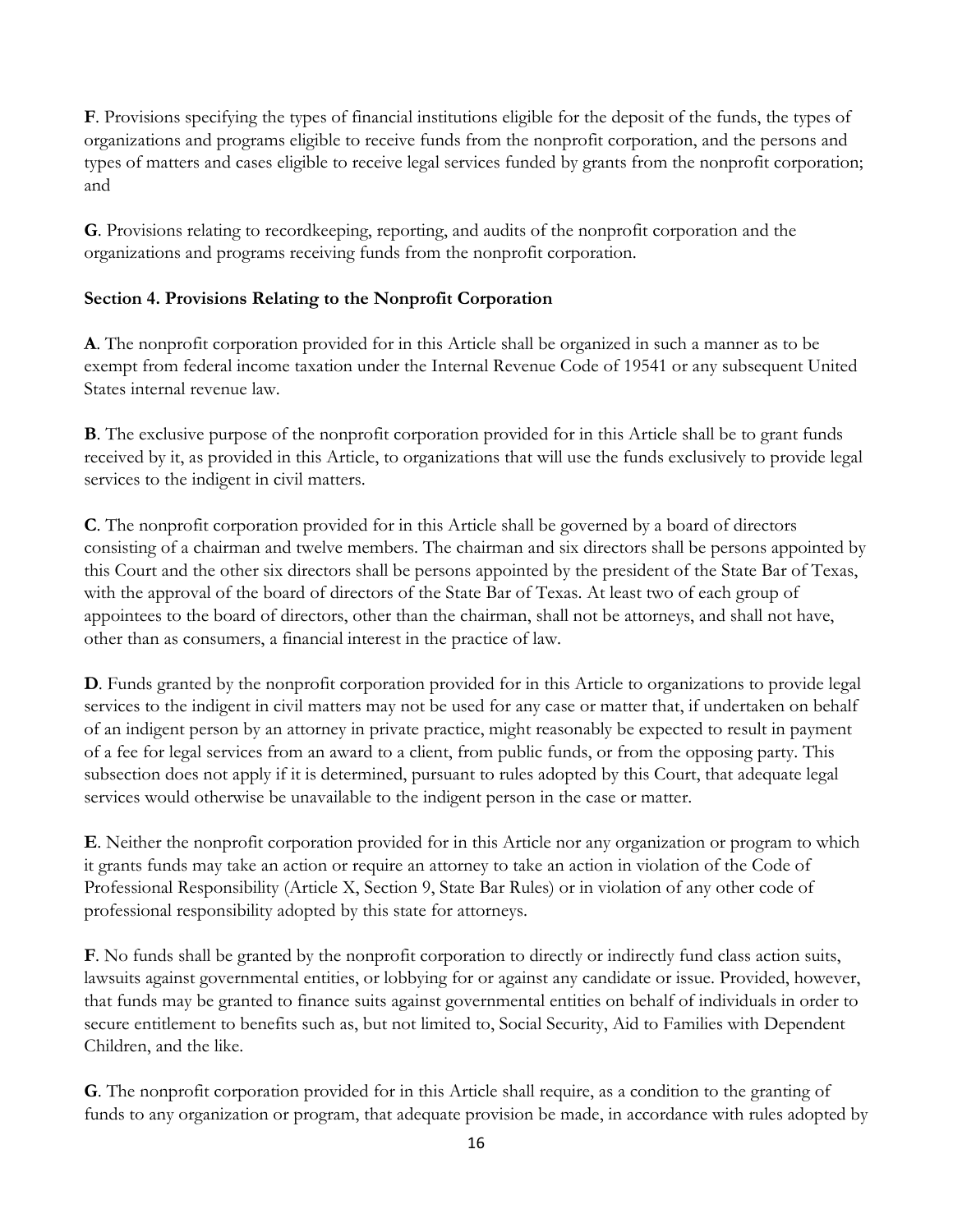this Court, for reports as to the actual use of funds and for audit of the reports. The violation of any prohibition contained in Subsection 4(F) of this Article shall render the offending organization or program ineligible to receive funds from the nonprofit corporation.

**H**. The records of the nonprofit corporation provided for in this Article, including applications for funds, whether or not granted, shall be open for public inspection, in accordance with rules this Court may promulgate.

**I**. The nonprofit corporation provided for in this Article may expend funds for administrative costs of the program, including any costs incurred after the adoption of this Article, and may provide a reasonable reserve for administrative costs.

## **Section 5. Deposit of Certain Client Funds**

**A**. An attorney, law firm, or professional corporation engaged in the practice of law, receiving in the course of the practice of law in this state, client funds that are nominal in amount or are reasonably anticipated to be held for a short period of time, shall establish and maintain a separate interest-bearing demand account at a financial institution and shall deposit in the account all those client funds. All the client funds may be deposited in a single unsegregated account. The interest earned on the account shall be paid in accordance with and used for the purposes set forth in this Article and the rules adopted by this Court. Funds to be deposited under this article do not include those funds evidenced by a financial institution instrument, such as a draft, until the instrument is fully credited to the financial institution in which the account is maintained.

**B**. This Article does not prohibit an attorney, law firm, or professional corporation engaged in the practice of law from establishing one or more interest-bearing accounts or other investments permitted by the Texas Code of Professional Responsibility (Article X, Section 9, State Bar Rules) with the interest or dividends earned on the accounts or investments payable as directed by clients for whom funds are not deposited in accordance with Subsection (A) of this section.

**C**. An attorney, law firm, or professional corporation engaged in the practice of law which maintains accounts provided for in this Section 5 must so advise the nonprofit corporation in writing within thirty (30) days of the establishment of such account or accounts.

## **Section 6. Depositories**

**A**. The interest-bearing demand account required by Section 5 of this Article shall be established with any financial institution meeting the requirements set forth in the rules adopted by this Court.

**B**. The attorney, law firm, or professional corporation establishing the interest-bearing demand account shall attempt in good faith to obtain a rate of interest payable on the account not less than the rate paid by the depository institution to other depositors with accounts of similar size. A higher rate offered by the institution on deposits meeting certain time requirements or minimum amounts, such as those offered in the form of certificates of deposit, may be obtained if there is no impairment of the right to withdraw or transfer principal immediately, other than the statutory notification requirements generally applicable to those accounts, even though interest may be lost because of the withdrawal or transfer.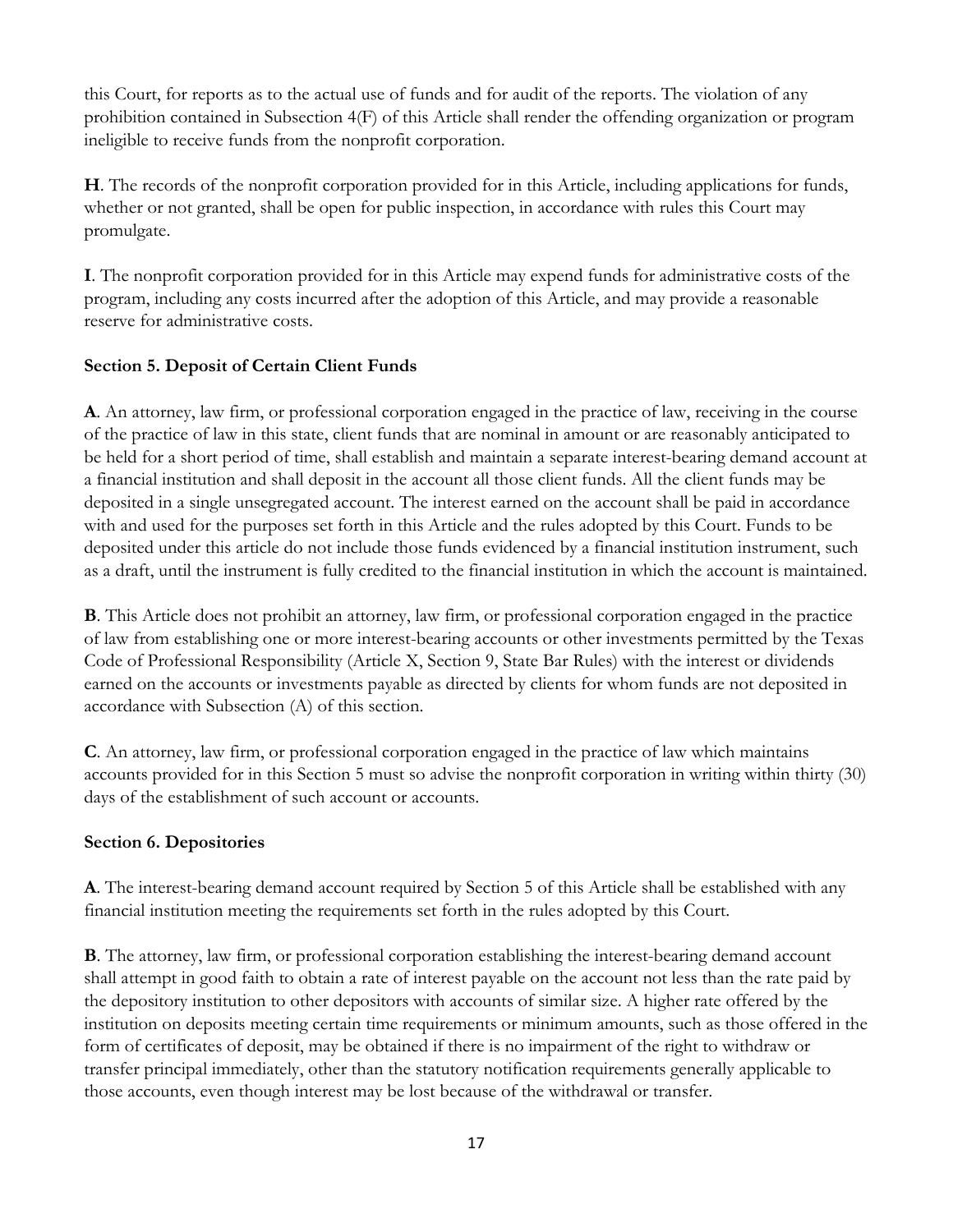**C**. The depository institution shall be directed by the attorney, law firm, or professional corporation establishing the account:

**1**. To remit, at least quarterly, interest earned on the average daily balance in the account, less reasonable service charges, to the nonprofit corporation provided for in this Article;

**2**. To transmit to the nonprofit corporation provided for in this Article with each remittance a statement showing the name of the attorney, law firm, or professional corporation with respect to which the remittance is sent, the rate or rates of interest applied, and the amount of service charges deducted, if any; and

**3**. To transmit to the depositing attorney, law firm, or professional corporation at the same time a report is sent to the nonprofit corporation provided for in this Article, a report showing the amount paid to the nonprofit corporation for that period, the rate or rates of interest applied, the amount of service charges deducted, if any, and the average daily account balance for each month of the period for which the report is made.

## **Section 7. Attorney Liability**

Nothing in this Article affects the obligations of attorneys, law firms, or professional corporations engaged in the practice of law with respect to client funds other than client funds reasonably determined to be "nominal in amount" or reasonably anticipated to be held for a "short period of time," as those terms are defined by the rules adopted by this Court. An attorney, law firm, or professional corporation is not liable in determining which funds are nominal in amount or on deposit for a short period of time if the determination is made in good faith in accordance with the rules.

### **Section 8. Liability of Nonprofit Corporation**

If client funds that are neither nominal in amount nor on deposit for a short period of time are deposited under Section 5(A) of this Article, the liability of the nonprofit corporation provided in this Article may not exceed the amount of interest attributable to client funds actually paid by the depository to the nonprofit corporation.

### **Section 9. Initial Distribution of Fund**

The initial distribution of funds under this Article shall be made at a time when, in the determination of the board of directors of the nonprofit corporation provided for in this Article, there are sufficient funds to provide an adequate distribution.

## **ARTICLE XII MINIMUM CONTINUING LEGAL EDUCATION**

### **Section 1. Purpose**

The purpose of minimum continuing legal education requirements is to ensure that every active member of the State Bar of Texas pursues a plan of continuing legal education throughout his or her career in order to remain current on the law in our rapidly changing society.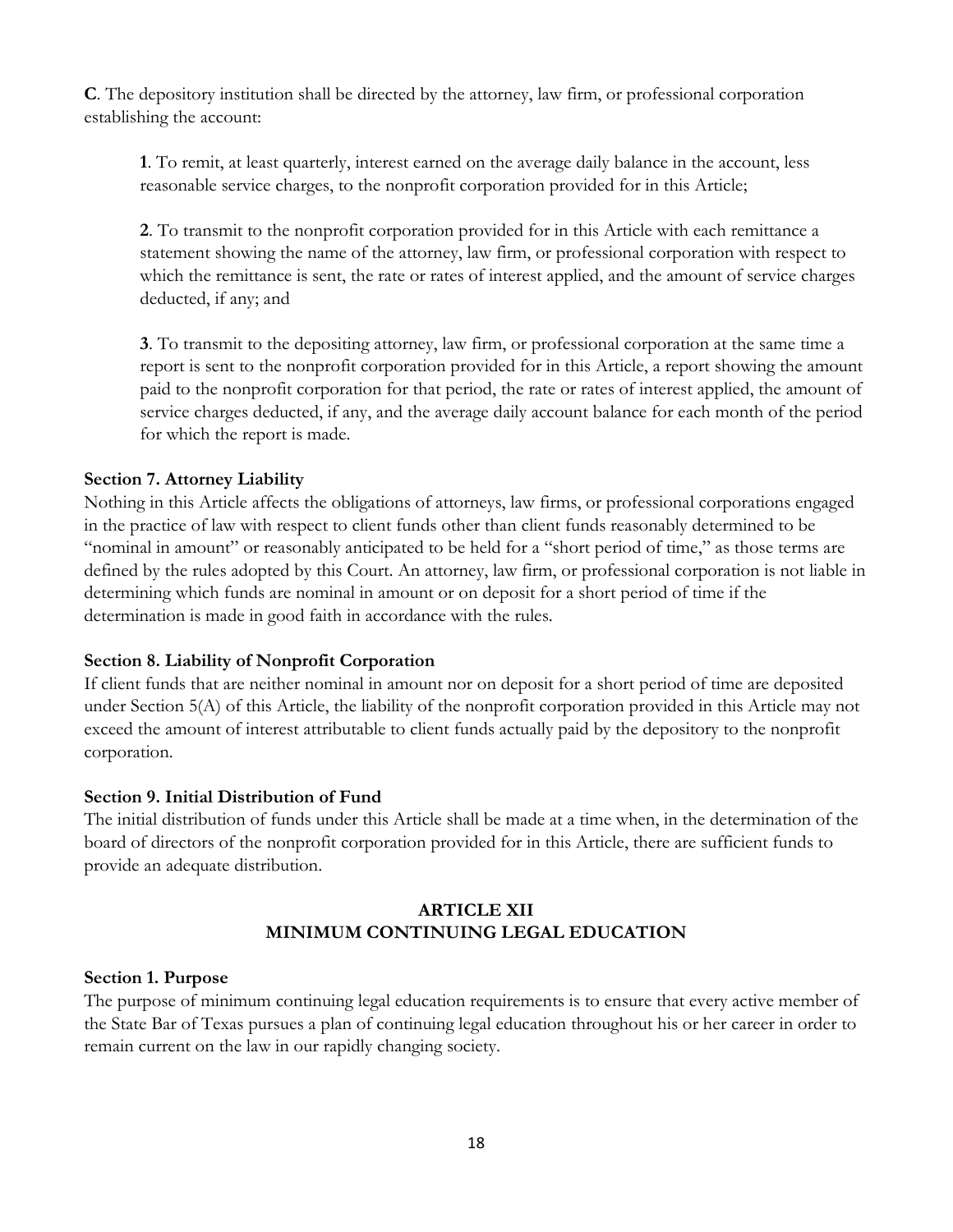## **Section 2. Definitions**

**A**. "MCLE" means Minimum Continuing Legal Education.

**B**. "Committee" means the Committee on Minimum Continuing Legal Education.

**C**. "Committee member" is a member of the Committee on Minimum Continuing Legal Education.

**D**. "MCLE Department" means the departmental staff of the State Bar of Texas with the responsibility of administering all aspects of the MCLE program as determined by this Article and any regulations established pursuant hereto.

**E**. "The Director" means the Director of the MCLE Department of the State Bar of Texas.

**F**. "Continuing legal education activity" means any organized legal educational activity accredited by the Committee.

**G**. "CLE Credit Hours" means the actual amount of instruction time for an accredited continuing legal education activity expressed in terms of hours rounded to the nearest one-quarter hour. The number of CLE credit hours shall be based on sixty (60) minutes of instruction per hour, unless otherwise specified herein.

**H**. "Self-study" includes individual viewing or listening to audio, video, or digital media, reading written material, or attending organized in-office educational programs, or such other activities as may be approved by the Committee.

**I**. "Accredited sponsor" means any provider who receives presumptive approval of the Committee to conduct continuing legal education activities that satisfy the requirements of this Article.

**J**. "Accredited CLE Activity" means any CLE activity that receives MCLE accreditation under the MCLE Rules, Regulations, and accreditation criteria adopted by the MCLE Committee.

**K**. "MCLE compliance record" means the official record of a member's CLE credit hours earned during any MCLE compliance year that shall be maintained by the MCLE Department and used to verify a member's compliance with the MCLE requirements. It shall be the responsibility of each member to ensure that his/her MCLE compliance record is accurate and complete.

**L**. "MCLE compliance year" means the twelve (12) month period that begins each year on the first day of an attorney's birth month and ends on the last day of the month that immediately precedes the attorney's birth month in the following year.

**M**. "MCLE reporting month" means the birth month during which the attorney is required to show completion of CLE requirements. If an extension has been granted in accordance with this Article (Section 9), the reporting month shall mean the month immediately following the last date of the extension and shall replace the birth month for that current compliance year.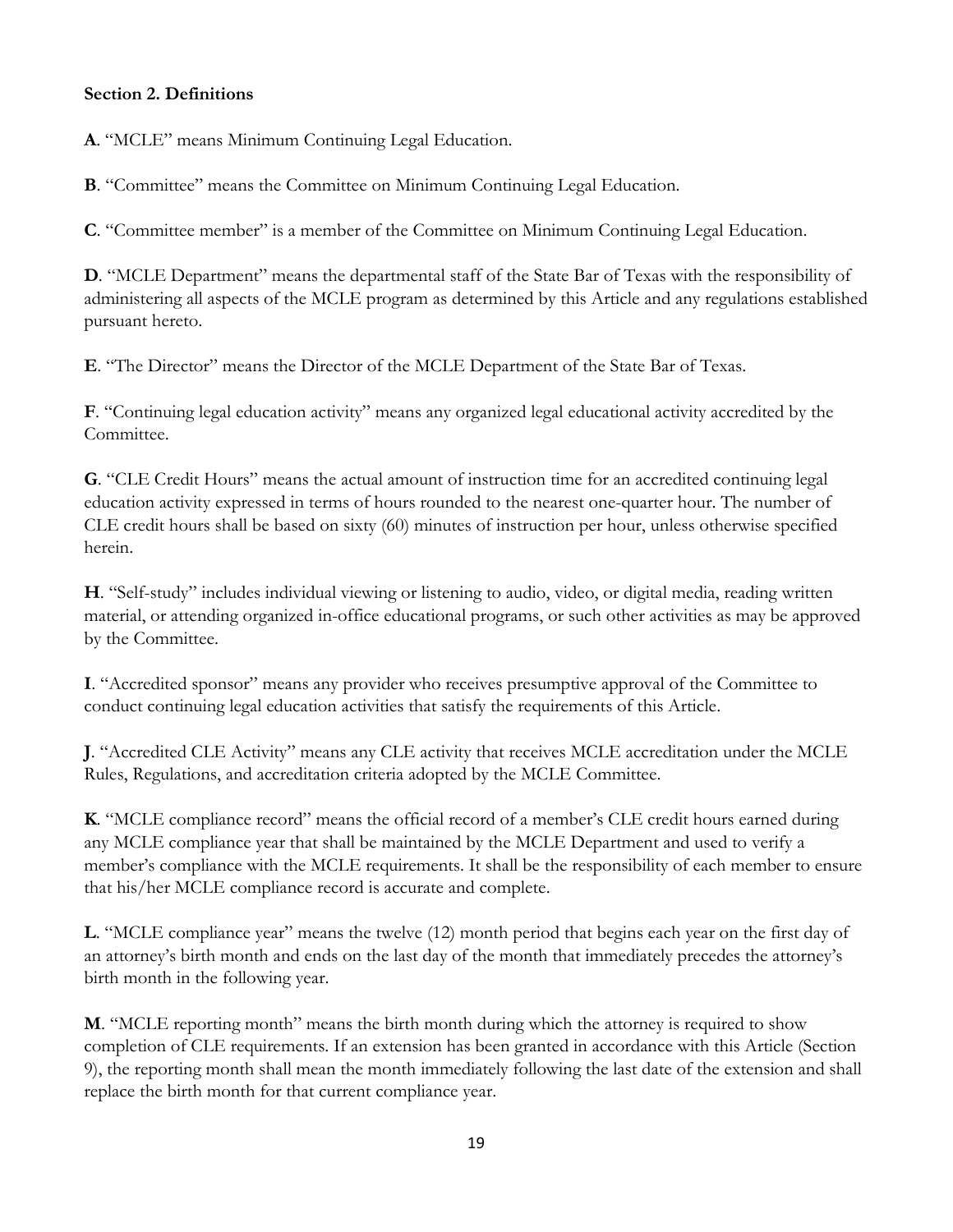**N**. "MCLE Annual Verification Report" means the written report containing a listing of all CLE credit hours recorded in a member's MCLE compliance record for an MCLE compliance year. This report shall be furnished to each member annually by the MCLE Department.

## **Section 3. Committee on Minimum Continuing Legal Education**

**A**. There is hereby established the Committee which shall be composed of twelve (12) members. Nine (9) of the members shall be residents of this State who are active members of the State Bar, at least two (2) of whom shall be under the age of thirty-six (36) years as of June 1 of the year being appointed. Of the nine (9) attorney members, not more than two (2) shall be judges. The remaining three (3) members of the Committee shall be residents of this State who are not attorneys. The President-Elect, with the approval of the Board, shall appoint any Committee members whose terms will begin at the beginning of the bar year during which he or she will be President. Should a vacancy on the Committee occur during the bar year, the President, with the approval of the Board, shall appoint a successor to fill the unexpired term. Each member of the Committee shall continue to serve until his or her successor is appointed and qualified. The President-Elect shall designate one (1) of the attorney members of the Committee to serve as chairperson during his or her term as President. The Board may remove a member of the Committee for good cause. No Committee member shall be appointed for more than two (2) terms. Committee members shall serve without compensation, but shall be reimbursed for reasonable and necessary expenses incurred in the performance of their official duties.

**B**. The State Bar shall employ such staff as may be necessary to perform the record keeping, auditing, reporting, accreditation, and other functions required by these rules.

**C**. The Committee, subject to these rules and such regulations as it may propose and may be adopted by the Board, shall administer the program of minimum continuing legal education established by this Article. It may propose regulations and prepare forms not inconsistent with this Article pertaining to its function and modify or amend the same from time to time. All such regulations, forms, modifications or amendments shall be submitted to the Board for approval, and upon such approval, shall be published in the *Texas Bar Journal*.

### **Section 4. Accreditation**

**A**. The Committee shall develop criteria for the accreditation of continuing legal education activities and shall designate the number of hours to be earned by participation in such activities, as approved by the Committee. In order for an activity to be accredited, the subject matter must directly relate to legal subjects and the legal profession, including professional responsibility, legal ethics, or law practice management. The Committee may, in appropriate cases, extend accreditation to qualified activities that have already occurred. The Committee shall not extend credit to activities completed in the ordinary course of the practice of law, in the performance of regular employment, as a volunteer service to clients or the general public, as a volunteer service to government entities, or in a member's regular duties on a committee, section or division of any bar related organization. The Committee may extend accredited status, subject to periodic review, to a qualified sponsor for its overall continuing legal education curriculum. No examinations shall be required.

**B**. Self-study credit may be given for individual viewing or listening to audio, video, or digital media; reading written material; attending organized in-office educational programs; or other activities approved by the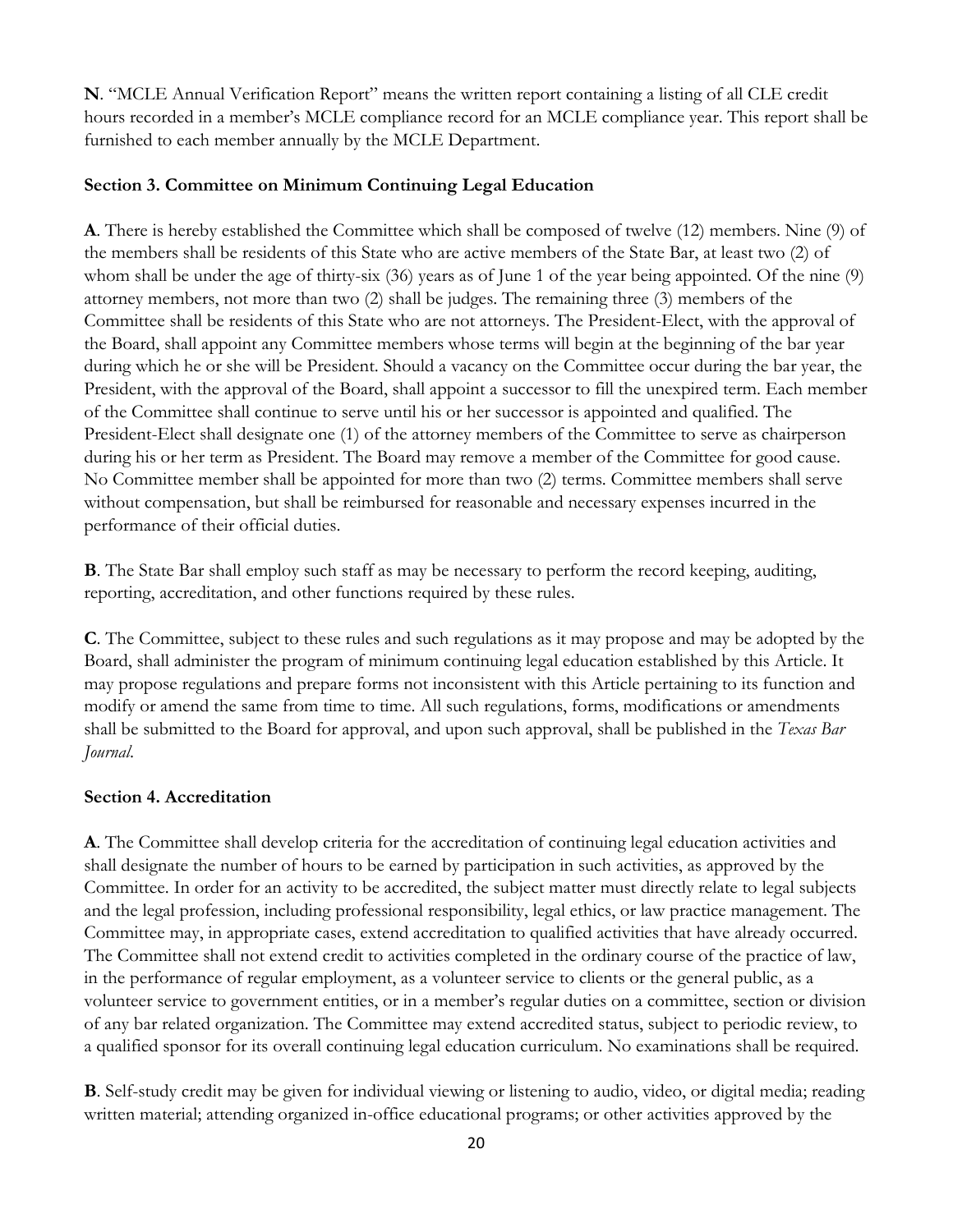Committee. No more than three hours of credit may be given during a compliance year for self-study activities. Time spent viewing or listening to audio, video, or digital media as part of an organized CLE activity approved by the Committee counts as conventional continuing legal education and is not subject to the self-study limitation.

**C**. Credit may be earned through teaching or participating in an accredited CLE activity. Credit shall be granted for preparation time and presentation time, including preparation credit for repeated presentations.

**D**. Credit may be earned through legal research-based writing upon application to the Committee provided the activity (1) produced material published or to be published in the form of an article, chapter, or book written, in whole or in part, by the applicant; (2) contributed substantially to the continuing legal education of the applicant and other attorneys; and (3) is not done in the ordinary course of the practice of law, the performance of regular employment, or as a service to clients.

**E**. The Committee may, in appropriate cases, charge a reasonable fee to the sponsor for accrediting CLE activities.

**F**. A member who holds a full-time faculty position in any law school which is approved by the American Bar Association may be credited as fulfilling the requirements of this article, except as to the minimum requirements for CLE in legal ethics and professional responsibility. A member who holds a part-time faculty position in any such law school may claim participatory credit for the actual hours of class instruction time not to exceed 12 hours per compliance year, except as to the minimum requirements for CLE in legal ethics and professional responsibility.

**G**. Credit to meet the minimum educational requirement will be extended to attorneys who are members of the United States Congress or the Texas Legislature for each year in which they serve.

**H**. No credit shall be given for activities directed primarily to persons preparing for admission to practice law.

**I**. Credit, not to exceed 30 hours in any compliance year, may be earned for attending a law school class after admission to practice in Texas provided (1) that the member officially registered for the class with the law school; and (2) that the member completed the course as required by the terms of registration. Credit for approved attendance at law school classes shall be for the actual number of hours of class instruction time the member is in attendance at the law school course.

## **Section 5. Compliance Year**

**A**. Each member's compliance year shall begin on the first day of the month in which his or her birthday occurs.

**B**. The initial compliance year for each member shall be the 24-month period that begins on the first birth month following the date of admission.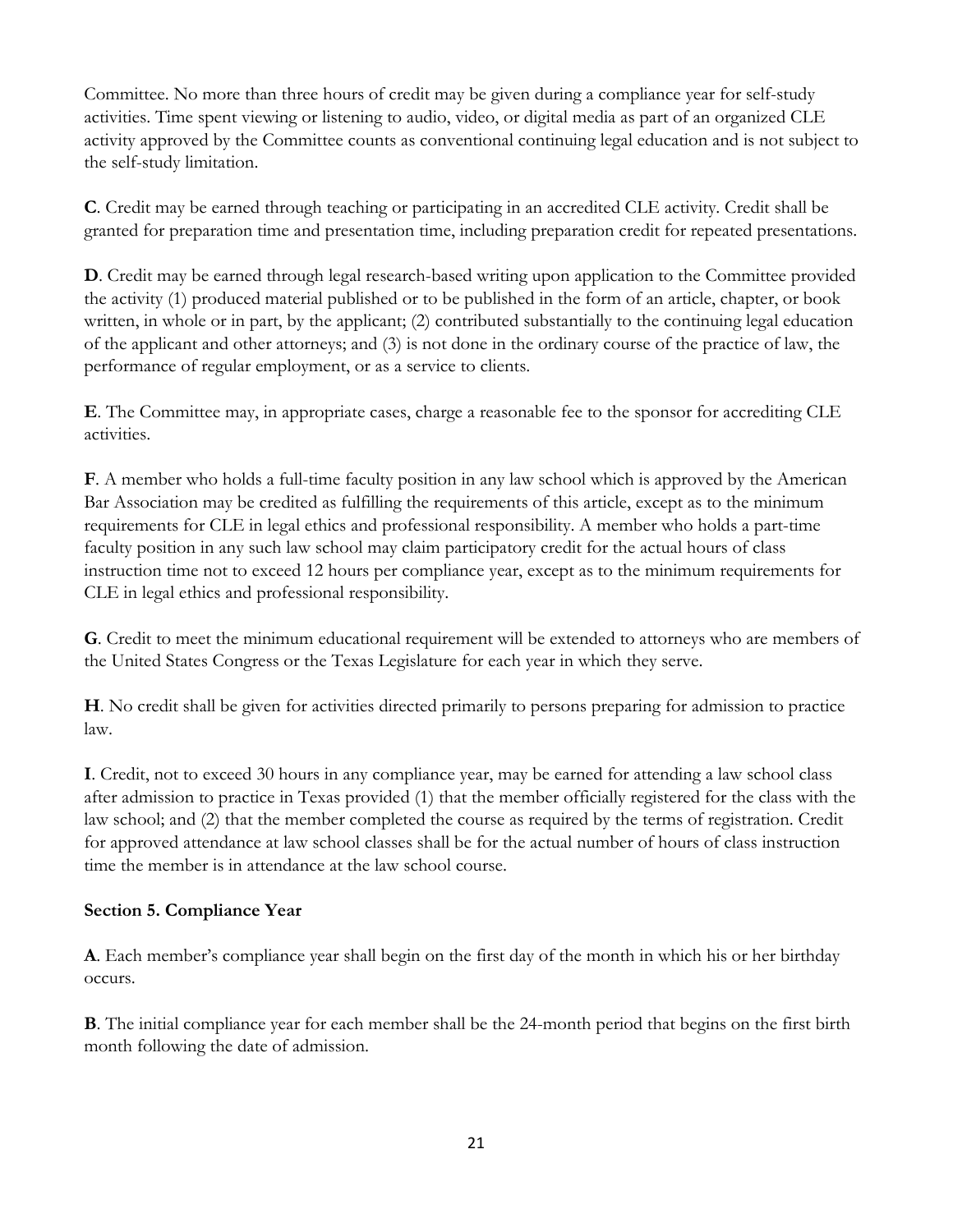## **Section 6. Minimum Educational Requirements**

**A**. Every member must complete 15 hours of continuing legal education during each compliance year as provided by this article. No more than three credit hours may be given for completion of self-study activities during any compliance year.

**B**. At least three of the 15 hours must be devoted to legal ethics/professional responsibility subjects. One of the three legal ethics/professional responsibility hours may be completed through self-study.

**C**. A person who has elected inactive status, been suspended or disbarred, or resigned, and who desires to return to active status, must comply with the requirements of  $(A)$  and  $(B)$ . The MCLE regulations may authorize the MCLE Department to automatically defer these requirements for a member who elects inactive status during a compliance year.

**D**. Accredited continuing legal education and self-study completed within a 12-month period immediately preceding a member's initial compliance year may be used to meet the educational requirement for the initial compliance year. Credit for the Justice James A Baker Guide to Ethics and Professionalism in Texas sponsored by the Texas Center for Legal Ethics, may count toward the MCLE requirements for a member's initial compliance year if the course is completed during the member's third year of law school or the 12 month period preceding the member's initial compliance year.

**E**. Accredited continuing legal education and self-study completed during any compliance year in excess of the minimum 15 hour requirement for such period will be applied to the following compliance year's requirement. This carryover provision applies to one year only.

## **Section 7. Credit Computation**

**A**. Credit for attending accredited continuing legal education activities shall be based on net actual instruction time, which may include organized lecture, panel discussion, audio, video, and digital media presentations and organized question-and-answer periods. Sponsors are encouraged to calculate the number of hours of credit that should be given for any activity offered, using the above guide, and indicate the number on the activity brochure. Fractional hours should be stated as decimals.

**B**. Credit for viewing or listening to audio, video, or digital media shall be based on the running time of the recording.

**C**. Credit for reading approved material or attending in-office educational programs shall be based on actual time spent.

### **Section 8. Compliance**

**A**. Two months before the end of a member's MCLE compliance year, the Director must send the member an MCLE Annual Verification Report. Members must review the report for accuracy. If the report is accurate and shows that the member has completed all MCLE requirements for the MCLE compliance year or that the member is exempt from MCLE, then no additional action is required by the member. If the report is inaccurate, the member must correct his or her MCLE compliance record by following the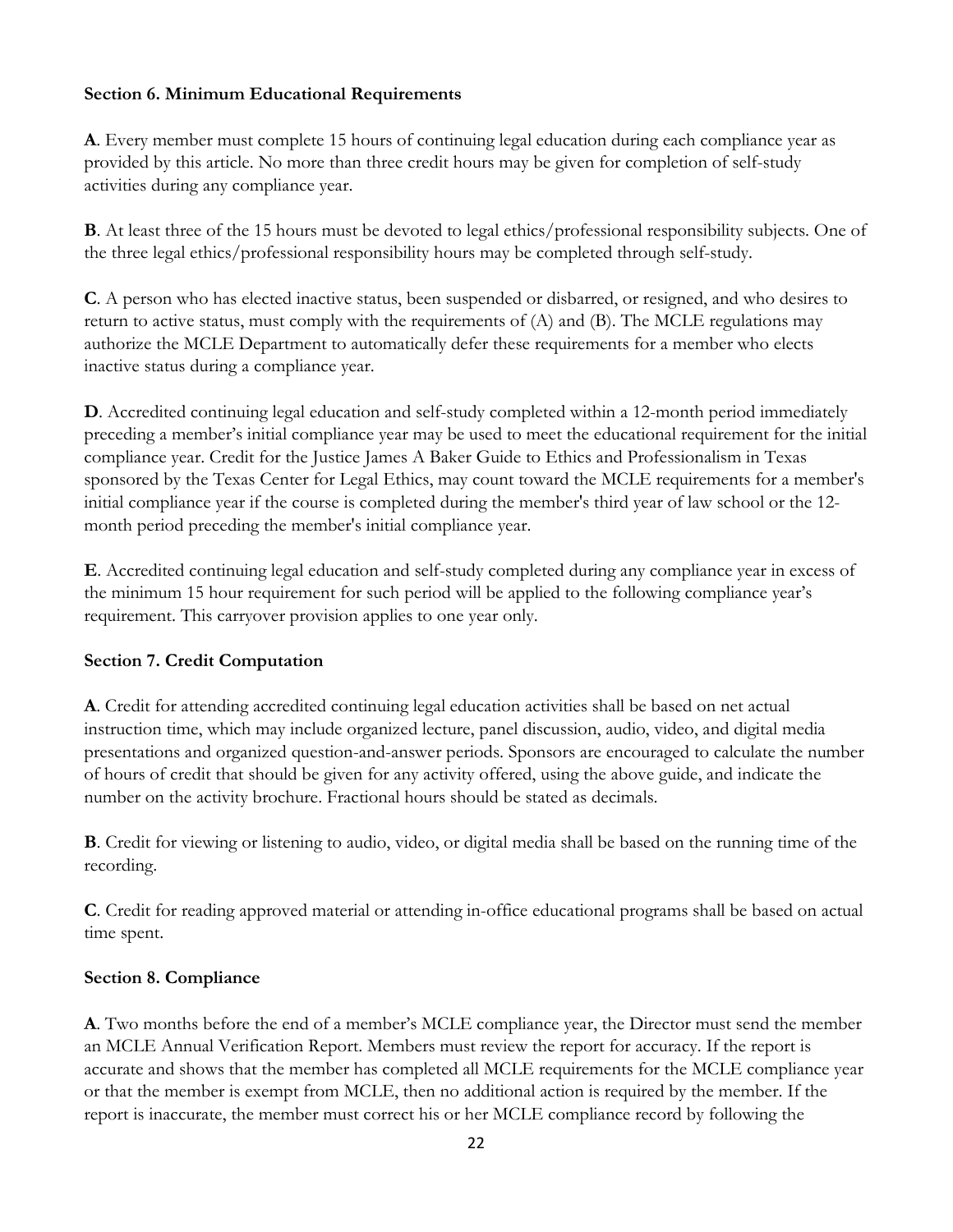instructions on the report. To avoid a fine or suspension, all CLE credit hours must be completed, and all corrections to a member's MCLE compliance record must be received by the Director, before the end of the member's MCLE compliance year.

**B**. On or about the first day of the birth month, the Director shall make available to the member, a report of amendments that have been made to the MCLE record for the compliance year that ended immediately prior to said birth month. The Director shall also notify any member who has not completed MCLE requirements for the compliance year that ended immediately prior to said birth month. A member, who has not completed his or her CLE requirements by the first day of the birth month, will receive an automatic grace period through the last day of the birth month to complete and report any remaining CLE credits. Members shall not be fined or penalized for completing and reporting CLE credits by the last day of the birth month (grace period).

**C**. On or about the 12th day of the month immediately following a member's birth month, the Director will notify in writing a member who is in non-compliance for the MCLE compliance year just ended of the member's non-compliance status.

**D**. On or about the first day of the third month immediately following a member's birth month, the Director will send a final notice to any member who has not cured the member's noncompliance status.

**E**. If by the last business day of the fourth month following the birth month (or reporting month if the member has been granted an extension in accordance with this article for completion of CLE requirements) the member has still not cured his or her noncompliance, the member shall be automatically suspended from the practice of law in Texas as directed by Order of the Supreme Court dated December 23, 2002.

**F**. Upon the execution of suspension, the Director will send a written notice to each member who is suspended from practice by the order.

## **Section 9. Review and Appeal**

**A**. For good cause, a member may request an exemption from, or extension of time to complete, any requirement of this Article. The request will be determined by the MCLE Department under regulations promulgated by the Committee.

**B**. "Good cause" shall exist when a member is unable to comply with this Article because of illness, medical disability, or other extraordinary hardship or extenuating circumstances that were not willful on the part of the member and were beyond his or her control.

**C.** A member may ask the Committee to review a decision of the MCLE Department by written request within thirty days of the MCLE Department's decision. The Chair of the Committee may appoint a subcommittee to review the decision of the MCLE Department and make a recommendation to the Committee.

**D**. A member may ask the Board to review the Committee's decision by written request to the Executive Director within thirty days of the Committee's decision. The Chair of the Board may appoint a subcommittee to review the decision of the Committee and make a recommendation to the Board.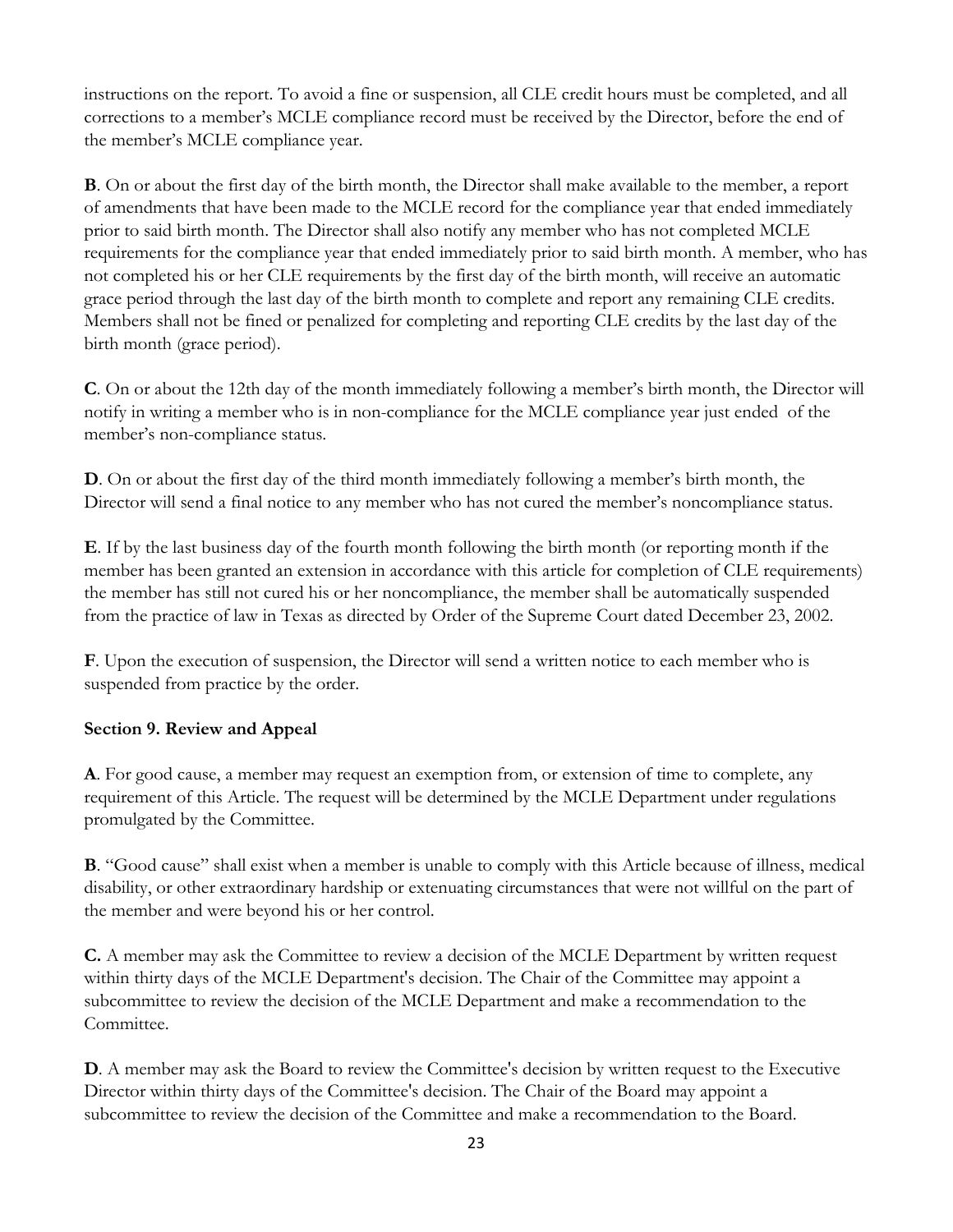**E**. A member may challenge the Board's decision by filing suit against the State Bar in Travis County district court. The suit must be filed within thirty days of the Board's decision, or the Board's decision will be final. Trial will be de novo and to the bench. The member has the burden to prove good cause by a preponderance of the evidence. Either the member or the State Bar may appeal the trial court's judgment.

**F**. Any suspension of a member under this Article shall be vacated during the administrative review process and while any suit filed is pending.

#### **Section 10. Return to Former Status**

Any member whose license to practice law has been suspended under the terms of this Article who after the date of suspension files an activity report with the MCLE Director showing compliance and who has paid all applicable fees associated with non-compliance and suspension, shall be entitled to have such suspension promptly terminated and be returned to former status. Return to former status shall be retroactive to the inception of suspension, but shall not affect any proceeding for discipline of the member for professional misconduct. The MCLE Director shall promptly notify the Clerk that a member formerly suspended under this Article has now complied with this Article.

#### **Section 11. Exemption of Certain Judges**

Judges subject to Supreme Court Order for Judicial Education dated August 21, 1985, Supreme Court Order for Judicial Education for Retired or Former District Judges dated July 2, 1986, and federal judicial officers, shall be exempt from these requirements.

#### **Section 12. Confidentiality**

A member who reports attendance credits individually to the MCLE Director, without the sponsoring organization's knowledge, automatically consents to release of his or her name to the sponsoring organization for the sole purpose of reconciling attendance records. Otherwise, the files, records and proceedings of the Committee, as they relate to the compliance or noncompliance of any member with the requirements of this Article, shall be confidential and shall not be disclosed except upon consent of the member affected or as directed in the course of judicial proceeding by a court of competent jurisdiction.

### **ARTICLE XIII NEW OPPORTUNITIES VOLUNTEER ATTORNEY PRO BONO PROGRAM**

#### **Section 1. Definitions**

**A**. "Program" is the New Opportunities Volunteer Attorney Pro Bono Program established by this article.

**B**. A "New Opportunities Volunteer Attorney" or "NOVA" is a person of any age who:

**1**. is an inactive or emeritus member of the State Bar or is licensed to practice law in another U.S. jurisdiction, even if inactive or retired; and

- **2**. meets the following conditions:
	- is in good standing with the State Bar or the entity that governs the practice of law in the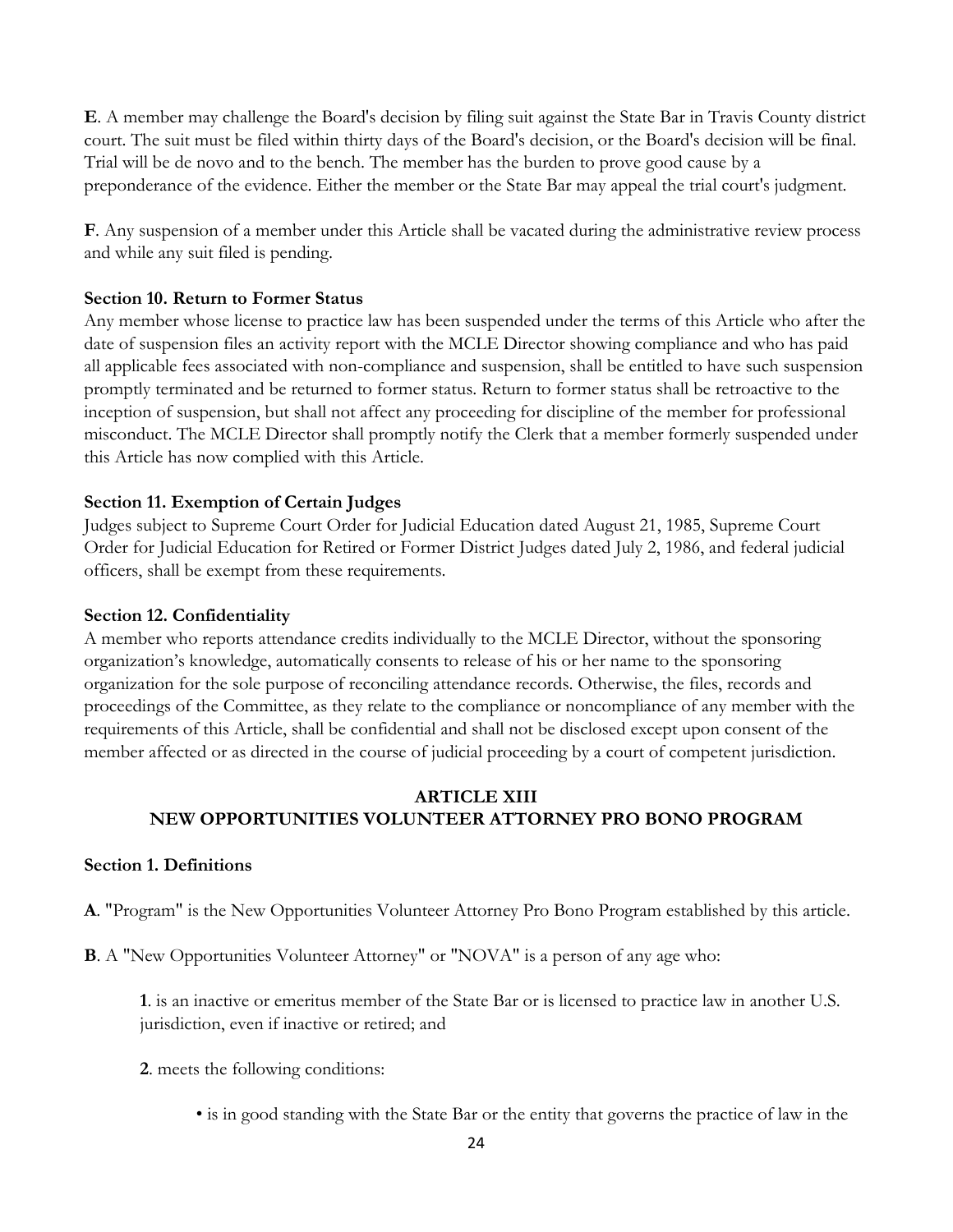jurisdiction where the attorney is licensed;

• is in good standing with all courts and jurisdictions in which the attorney is admitted to practice;

- agrees to abide by the Texas Disciplinary Rules of Professional Conduct and to submit to the disciplinary jurisdiction of the Supreme Court of Texas and the State Bar;
- provides legal services under the supervision of an approved legal service organization;
- is not compensated for legal services rendered under the Program; and
- complies with the policies and procedures of the Program.

**C**. An "approved legal assistance organization" must:

- **1.** provide free legal services;
- **2.** maintain malpractice insurance for its NOVAs; and
- **3.** be either:
	- a. a nonprofit that:
		- is funded in part by the Texas Access to Justice Foundation;
		- is funded in part by the Legal Services Corporation;
		- is a current participant in the State Bar of Texas Malpractice Insurance Network Exchange; or

• provides at least 50% of its legal services at no cost to Texans living at or below 200% of the federal poverty guidelines published annually by the U.S. Department of Health and Human Services;

b. a clinic or pro bono program of a Texas law school; or

c. a pro bono project or program of the State Bar or of a local or specialty bar association within Texas.

### **Section 2. Scope of Authority**

A NOVA may engage in any activity necessary to resolve a legal matter for a client, including giving legal advice, preparing pleadings or other documents, and appearing before a court or tribunal. A NOVA need not be admitted pro hac vice to appear before a court while providing legal services under the Program. A NOVA may not represent himself or herself to be an active member of the State Bar.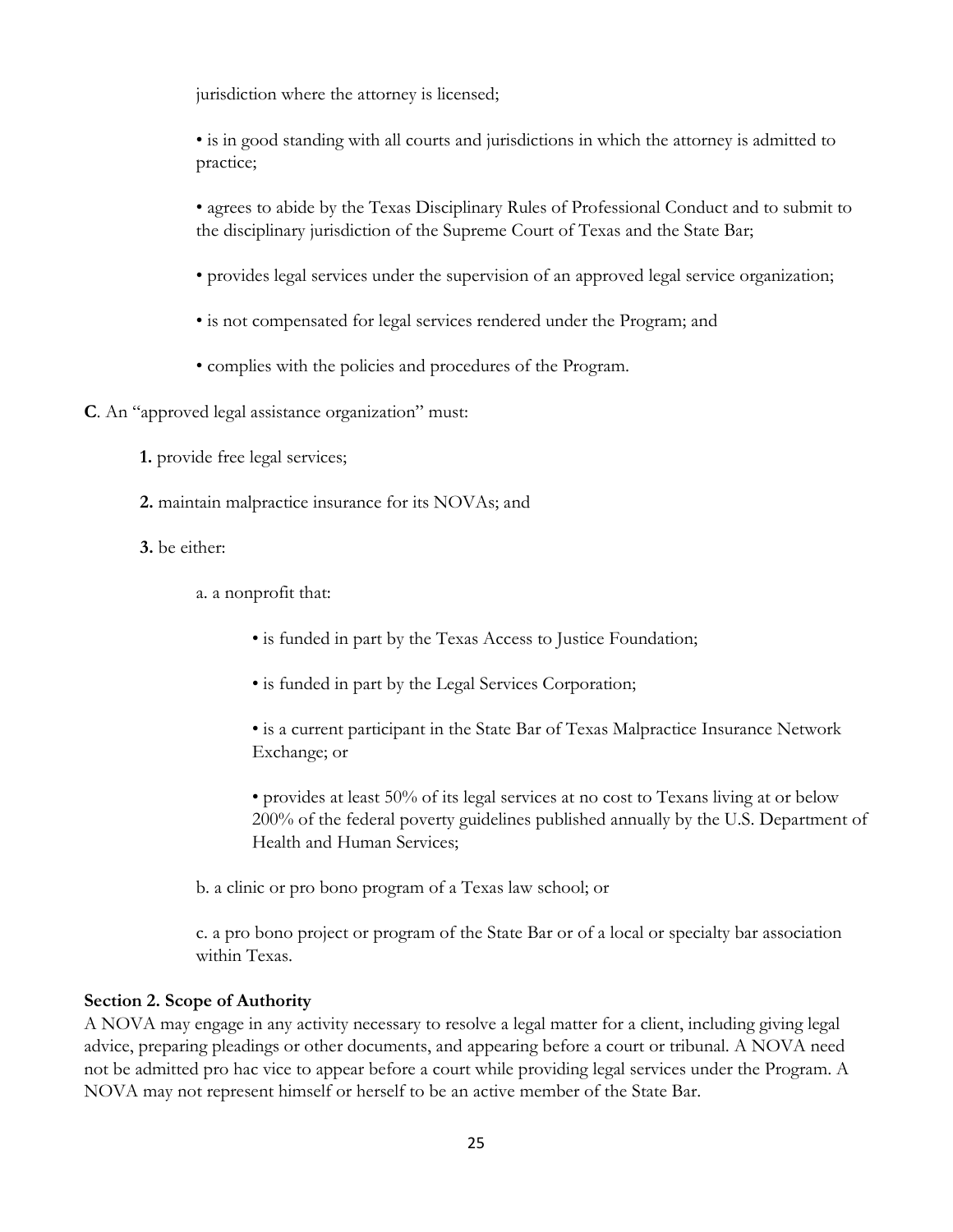## **Section 3. Compensation and Fees**

**A.** A NOVA may not receive compensation for providing legal services under the Program, but an approved legal serviced organization may reimburse a NOVA for actual expenses incurred by the attorney.

**B.** A NOVA is exempt from paying the legal services fee mandated by Section 81.054(j), Government Code.

**C.** An approved legal service organization may charge the client for services provided by a NOVA and collect attorneys' or other fees awarded by a court or tribunal or as a part of a settlement.

### **Section 4. Administration**

The State Bar may develop policies and procedures for the Program and is responsible for its administration.

## **Section 5. Discipline**

A NOVA may be sanctioned or disciplined by a court or the State Bar in the same manner as an active member of the State Bar.

## **Section 6. MCLE Requirement**

A NOVA must complete at least three hours of CLE annually.

## **Section 7. Authority of Approved Legal Service Organizations**

An approved legal service organization is not required to:

**A.** accept any particular NOVA;

**B.** refer any case, a particular type of case, or a particular number of cases to any NOVA; or

**C.** take any action inconsistent with the rules, laws, regulations, policies, or procedures governing the organization's pro bono programs.

## **ARTICLE XIV MILITARY SPOUSE TEMPORARY LICENSE**

### **Section 1. Definitions**

A "temporary licensee" is an attorney who:

• is the spouse of an active-duty military service member who has been ordered stationed in Texas; and

 has been issued a three-year temporary license to practice law in Texas by the Court in accordance with the Rules Governing Admission to the Bar of Texas.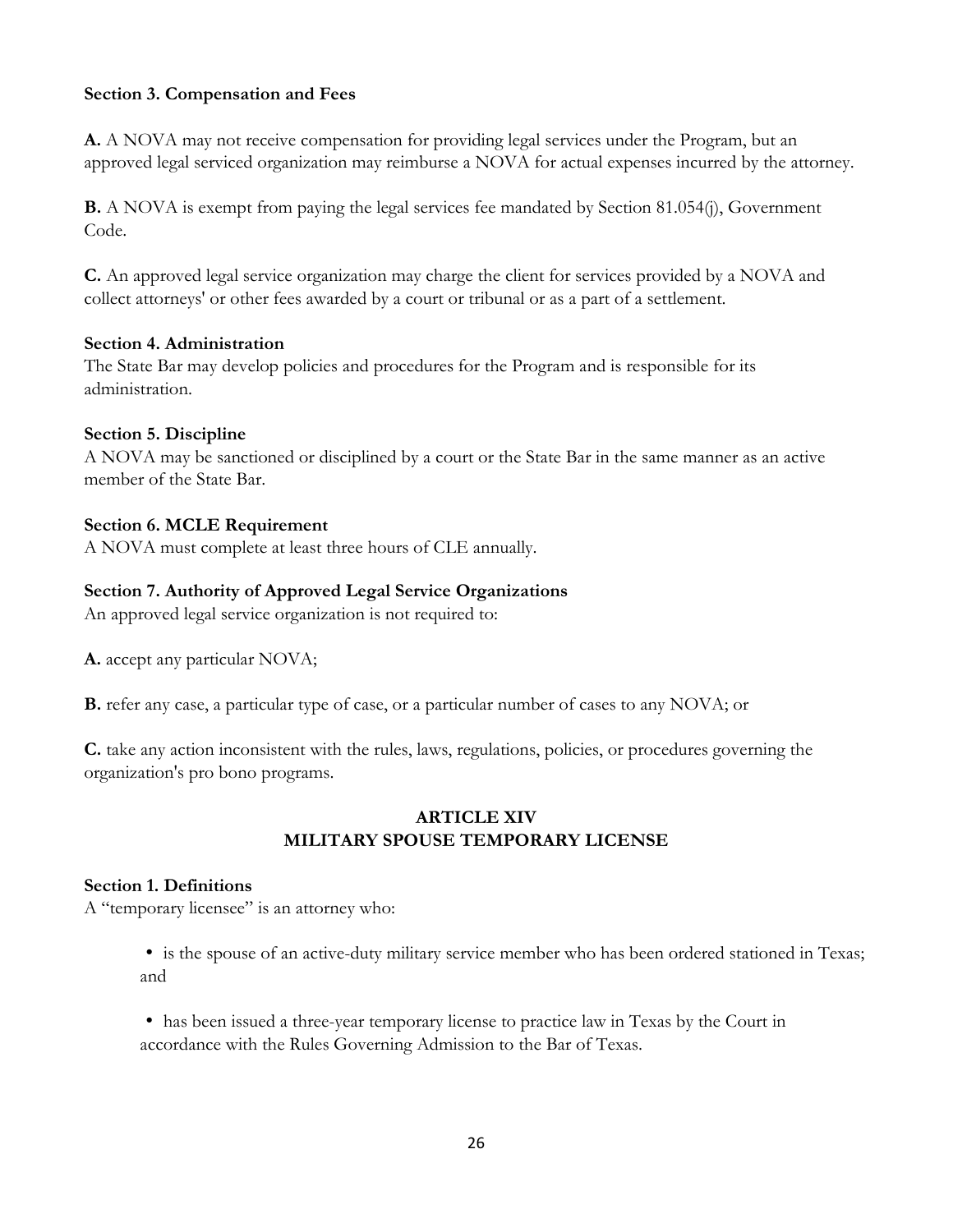### **Section 2. Licensure**

The Texas Board of Law Examiners is responsible for determining whether an applicant seeking a military spouse temporary license meets the conditions set by the Court under the Rules Governing Admission to the Bar of Texas.

#### **Section 3. Rights and Obligations; Discipline**

**A.** A temporary licensee is entitled to all the rights and privileges and subject to all the obligations and responsibilities of active members of the State Bar that are set forth in the State Bar Act, the State Bar Rules, the Texas Disciplinary Rules of Professional Conduct, the Texas Rules of Disciplinary Procedure, and any other Texas laws or rules governing the conduct or discipline of attorneys.

**B.** A temporary licensee may be sanctioned or disciplined by a court or the State Bar in the same manner as an active member of the State Bar.

#### **Section 4. Education**

**A.** No later than six months after temporary licensure, a temporary licensee must complete the *Justice James A. Baker Guide to Ethics and Professionalism in Texas* course, administered by the Texas Center for Legal Ethics.

**B.** A temporary licensee is subject to the MCLE requirements in Article XII.

#### **Section 5. Membership Fees**

A temporary licensee must pay the State Bar membership fees required of an active member of the State Bar, unless waived under Article III, Section 8.

#### **Section 6. Renewal Prohibited**

A temporary licensee cannot renew a military spouse temporary license.

#### **Section 7. Expiration; Notice**

**A.** A military spouse temporary license expires on the third anniversary of the date of issuance, unless terminated earlier pursuant to Section 8.

**B.** No later than 60 days before the expiration of a temporary license, a temporary licensee must:

**1.** file a notice in each matter pending before any court, tribunal, agency, or commission that the temporary licensee will no longer be involved in the matter; and

**2**. provide written notice to all the temporary licensee's clients that the temporary licensee will no longer represent them.

#### **Section 8. Termination; Notice**

**A.** A military spouse temporary license will terminate and a temporary licensee must cease the practice of law in Texas 31 days after any of the following events: